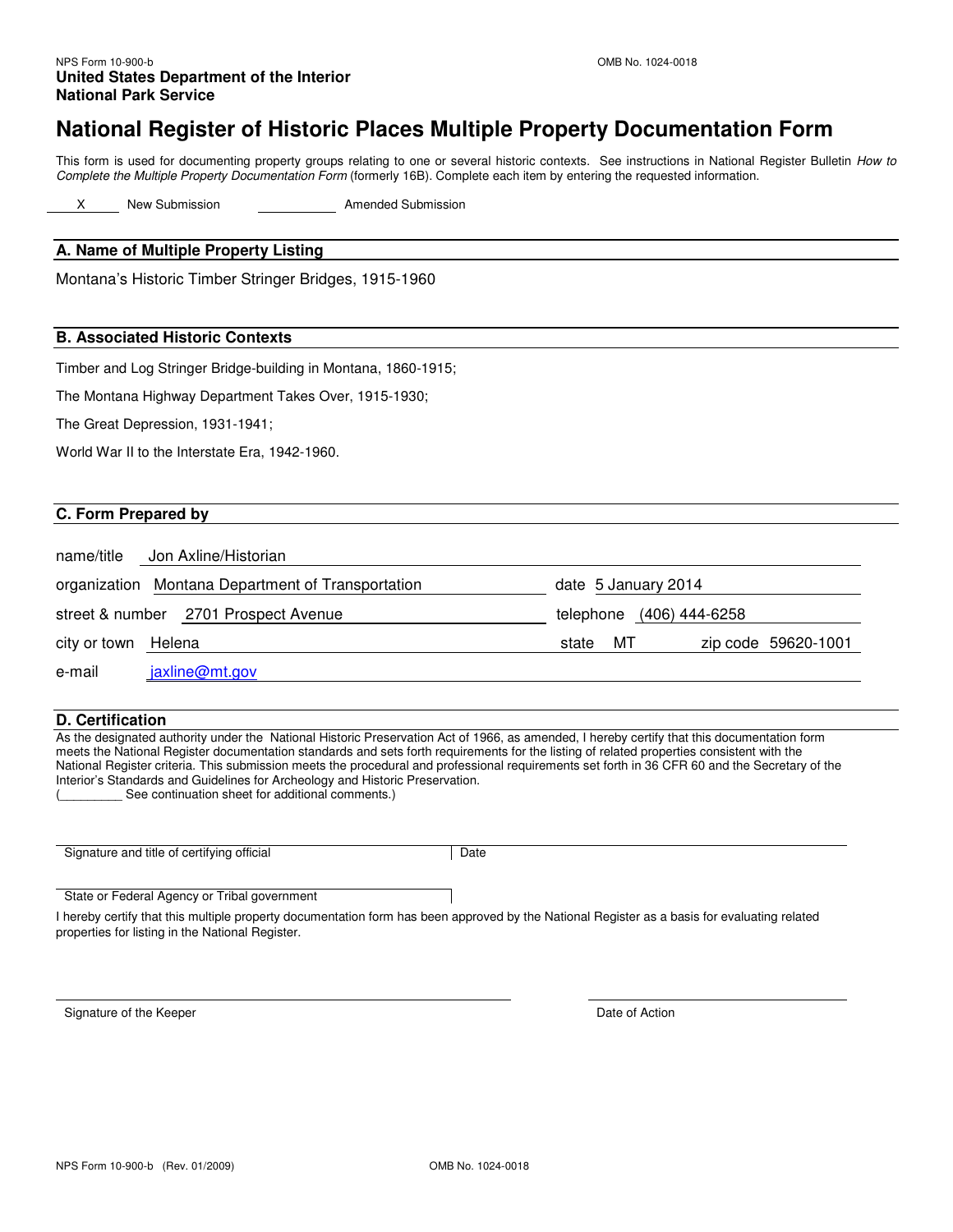| Montana's Historic Timber Stringer Bridges, 1915-1960 |       |
|-------------------------------------------------------|-------|
| Name of Multiple Property Listing                     | State |

Montana

| <b>Table of Contents for Written Narrative</b>                                                                                                                                                                                                                                                                                                                             |                                                      |  |
|----------------------------------------------------------------------------------------------------------------------------------------------------------------------------------------------------------------------------------------------------------------------------------------------------------------------------------------------------------------------------|------------------------------------------------------|--|
| Provide the following information on continuation sheets. Cite the letter and title before each section of the narrative. Assign page numbers according to<br>the instructions for continuation sheets in National Register Bulletin How to Complete the Multiple Property Documentation Form (formerly 16B). Fill in<br>page numbers for each section in the space below. |                                                      |  |
|                                                                                                                                                                                                                                                                                                                                                                            | <b>Page Numbers</b>                                  |  |
| <b>E. Statement of Historic Contexts</b><br>(if more than one historic context is documented, present them in sequential order.)                                                                                                                                                                                                                                           |                                                      |  |
| Timber and Log Stringer Bridge-building in Montana, 1860-1915<br>The Montana Highway Department Takes Over, 1915-1930<br>The Great Depression, 1931-1941<br>World War II to the Interstate Era, 1942-1960<br>Glossary                                                                                                                                                      | pp. 1-2<br>pp. 3-5<br>pp. 5-7<br>pp. 7-9<br>pp. 9-10 |  |
| <b>F. Associated Property Types</b><br>(Provide description, significance, and registration requirements.)                                                                                                                                                                                                                                                                 |                                                      |  |
| Introduction: Bridges and the National Register Evaluation Criteria<br><b>Property Types</b><br>Significance<br><b>Registration Requirements</b><br>Integrity                                                                                                                                                                                                              | pp. 1-2<br>pp. 2<br>pp. 2-3<br>pp. 4-5<br>pp. 5-6    |  |
| G. Geographical Data                                                                                                                                                                                                                                                                                                                                                       | p. 1                                                 |  |
| H. Summary of Identification and Evaluation Methods<br>(Discuss the methods used in developing the multiple property listing.)                                                                                                                                                                                                                                             | pp. 1-3                                              |  |
| I. Major Bibliographical References                                                                                                                                                                                                                                                                                                                                        | pp. 1-2                                              |  |

**Paperwork Reduction Act Statement:** This information is being collected for applications to the National Register of Historic Places to nominate properties for listing or determine eligibility for listing, to list properties, and to amend existing listings. Response to this request is required to obtain a benefit in accordance with the National Historic Preservation Act, as amended (16 U.S.C.460 et seq.).

**Estimated Burden Statement**: Public reporting burden for this form is estimated to average 18 hours per response including time for reviewing instructions, gathering and maintaining data, and completing and reviewing the form. Direct comments regarding this burden estimate or any aspect of this form to the Chief, Administrative Services Division, National Park Service, PO Box 37127, Washington, DC 20013-7127; and the Office of Management and Budget, Paperwork Reductions Project (1024-0018), Washington, DC 20503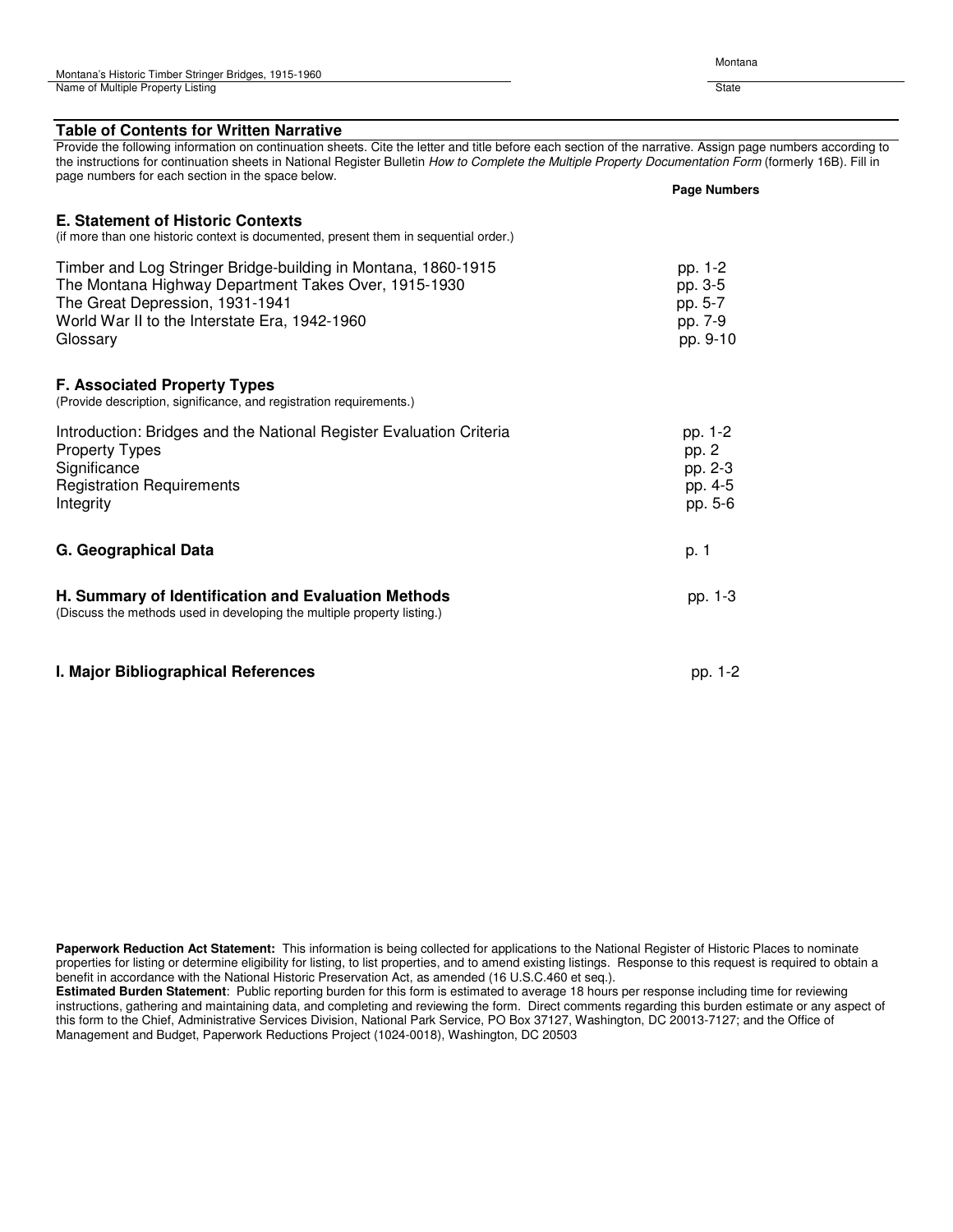# **National Register of Historic Places Continuation Sheet**

Section number  $E$  Page 1

## **E. STATEMENT OF HISTORIC CONTEXTS**

### **E. Statement of Historic Contexts**

j.

### **Timber and Log Stringer Bridge-building in Montana, 1860-1915**

Army civil engineer John Mullan built the first timber bridges in Montana (territory) in 1860. In 1859, Mullan and a crew of 230 civilians and soldiers began construction of a 624-mile wagon road between Walla Walla, Washington and Fort Benton on the upper Missouri River in Montana. On the first hundred miles of the road east of the continental divide in western Montana, the company built 47 primitive log structures across the St. Regis-DeBorgia River; nearly all of them washed out during the spring run-off in 1861. The bridges were all simple structures, consisting of log stringers resting on log abutments. Mullan did not provide specific information on the decking of the structures. A contemporary photograph of one of the bridges does not show the decking. Mullan diligently replaced all the washed-out bridges and added a sixspan structure across the Blackfoot River near present Missoula to the system during the winter of 1862.

The stream had already become frozen at its edges; and when all the timbers were cut, hauled, hewn, and ready to be put together, we threw a boom across the river . . . By means of this boom we dammed up the floating ice, which in a single night became sufficiently frozen to allow horses to cross. Taking advantage of this ice, we cut an opening large enough to hold the piers and commenced their construction, sinking them, by means of rock placed in bottom . . . until they rested on the river bed. They were leveled by making a profile of the bottom and adjusting blocks under the larger set of ties. Rock for filling them was gathered from a bluff . . . on the left bank and by means of hand sleds run over the ice to the piers, were thus rapidly filled. Each was thus built and the entire framework and superstructure erected before the ice broke up. While this was being done, the whipsawyers were at work sawing out plank seventeen feet long and three inches thick  $\dots$ ; and by the 1<sup>st</sup> of March we had completed the entire bridge.

The Blackfoot River Bridge was an important component of the Mullan Military Road until 1868 when it washed out and was temporarily replaced by a ferry. Although Mullan's bridges were simple timber stringer structures, their basic design was the model for the hundreds of timber stringer bridges that would be constructed in Montana over the next century.<sup>1</sup>

In July 1862, John White and five prospectors discovered gold on Grasshopper Creek in southwestern Montana. The resulting stampede brought hundreds of newcomers into what had before been a sparsely settled area for Euro-Americans. Additional gold strikes in 1863 and 1864 caused even bigger stampedes to the region. By 1865, newlyestablished Montana Territory boasted a population of around 28,000 people. Transportation was critical to the prosperity of the new territory, so, in December 1864, the first territorial legislature licensed nearly two dozen companies to build toll roads and bridges. All of the bridges were log or hewn wood and none designed by an engineer. Surviving photographs of them show bridges not dissimilar in appearance to Mullan's bridges. Some, however, incorporated log king or queen post trusses into the design. It is unclear if the trusses served any structural function on the smaller timber bridges. Because not professionally designed, the bridges often failed or were in such poor condition that users frequently complained to the legislature about them. By 1872, user complaints and high tolls compelled the legislature to abolish the toll road system in Montana. The counties assumed control of the territory's roads and bridges and taxed their residents to maintain them. By the early 1880s, Montana was crisscrossed by a network of roads and timber bridges that were, for the most part, in deplorable condition. The remoteness of the territory, the nascent agricultural industry, and the decline of mining made the improvement of the system impractical until the territory could be connected to the rest of the country by a better and more reliable means of transportation – the railroads. $2^2$ 

Name of Property

Montana

County and State

Montana's Historic Timber Stringer Bridges, 1915-1960 Name of multiple listing (if applicable)

<sup>&</sup>lt;sup>1</sup> Michael P. Malone, Richard B. Roeder, and William L. Lang, *Montana: A History of Two Centuries*, rev. ed. (Seattle: University of Washington Press, 1991), 72; John Mullan, Report on the Construction of a Military Road from Fort Walla-Walla to Fort Benton, (Washington DC: Government Printing Office, 1863), 12-13, 18.

<sup>&</sup>lt;sup>2</sup> Jon Axline, Conveniences Sorely Needed: Montana's Historic Highway Bridges, 1860-1956, (Helena: Montana Historical Society Press, 2005), 14.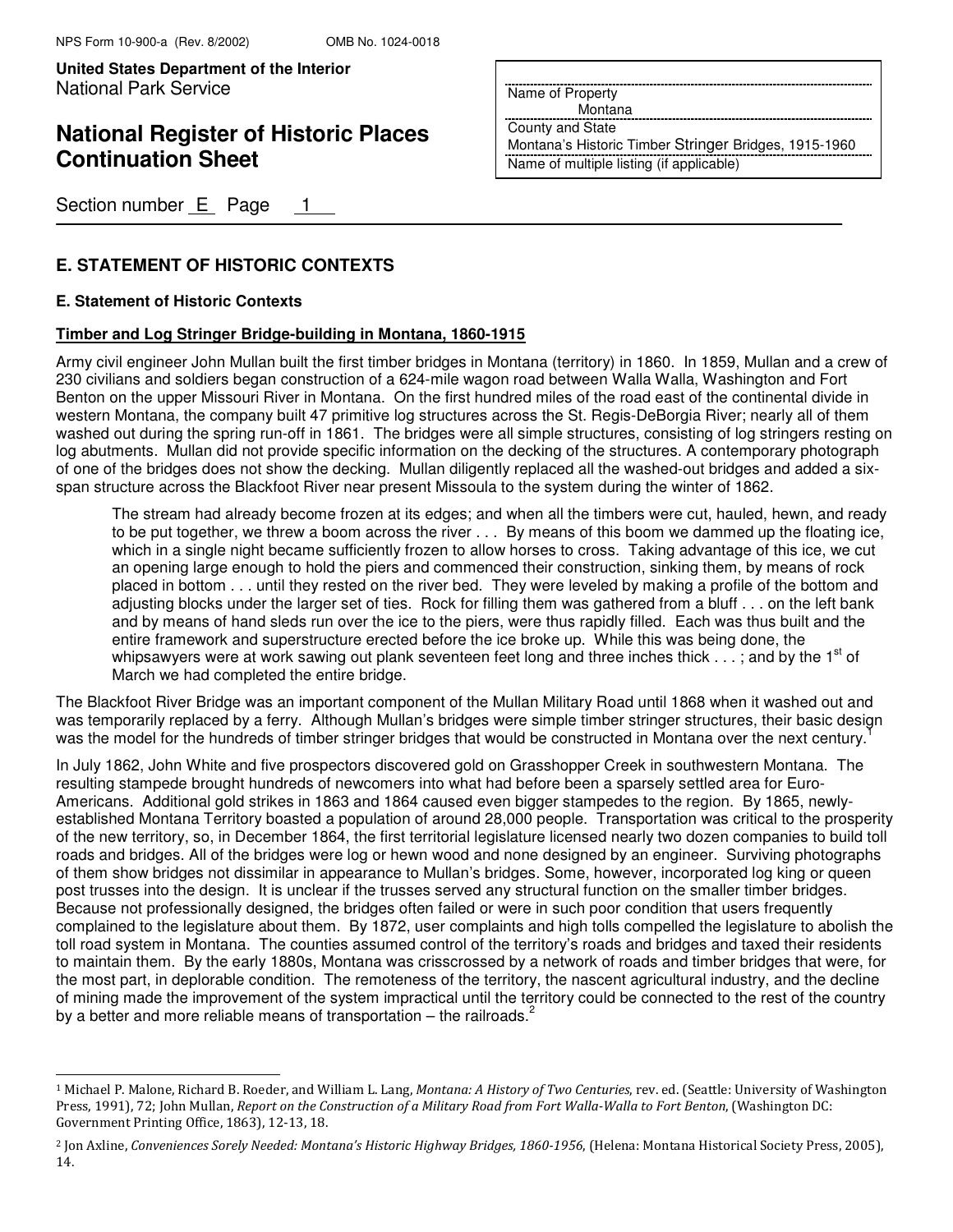## **National Register of Historic Places Continuation Sheet**

### Section number E Page 2

Name of Property

Montana

County and State Montana's Historic Timber Stringer Bridges, 1915-1960

Name of multiple listing (if applicable)

The completion of the Utah and Northern Railroad in 1881, the Northern Pacific Railway in 1883, and the St. Paul, Minneapolis and Manitoba Railroad (later the Great Northern) in 1887 significantly changed the way Montanans did business and how its residents got around the territory. Instead of by road or steamboat as done previously, by the late 1880s most of the commercial freight moved through the state over one of those lines. The railroads caused Montana's road system to function more as farm-to-market routes that provided access to the railroads than as an inter- and intrastate system. Counties expended little on roads and bridges during this period. Eventually, however, good bridges would be critical to the economic prosperity of the territory. The railroads significantly changed Montana's transportation landscape and caused a profound change in the system by allowing the cheap importation of steel and other materials necessary for an evolving road network. The railroads caused a boom in vehicular steel bridge construction in the territory that began with the construction of a bridge over the Missouri River at Fort Benton. Constructed in 1888, the Fort Benton Bridge was the first all-steel bridge in Montana. The bridge (24CH335; listed 1980), which still stands, had a substantial impact on the economy of Fort Benton, a former river port that transitioned into a major agricultural trade community because of the bridge and the community's location on the Great Northern Railway.<sup>3</sup>

The Fort Benton bridge marked the beginning of a new era in bridge construction in Montana, one based on modern engineering principles and the use of structural steel rather than wood. Steel became the material of choice for bridges and the Northern Pacific and Great Northern railroads could easily haul it to Montana from fabrication plants in the East and Midwest. Along with prominent steel truss structures across major river crossings, Montana counties also continued to utilize simple timber bridges in addition to steel stringer and reinforced concrete bridges on important farm-to-market roads. The immigration of people to Montana after the completion of the railroads put pressure on the county governments to provide a modern infrastructure for their constituencies. Although steel bridges crossed the major river crossings, the counties still relied heavily on timber bridges. They were simple to construct, inexpensive, and could be constructed by people working off their annual road taxes.<sup>4</sup>

The counties built steel bridges at major river crossings in the late nineteenth and early twentieth centuries. The majority of county-built bridges, however, crossed smaller obstacles like streams and dry gullies. For those crossings, the counties built timber or steel stringer structures. Located primarily on farm-to-market or feeder roads, the bridges were simple in design, utilitarian, and mostly constructed by county road crews. Timber bridges in eastern Montana were built of sawn wood components tailored to individual building sites. There was no standardized design. Instead the bridges were designed by County Surveyors and built from materials acquired at local lumberyards. In western Montana, however, building materials were often obtained from near the construction site. Photographs taken of county-built bridges in northwestern Montana during this period show log stringer or log King and Queen post truss bridges. All of the wood components from Montana were of untreated timber (no preservatives) and had limited service life before they were replaced by either another log or timber structure or a steel bridge.<sup>5</sup>

The counties maintained funds specifically for bridge maintenance and construction. They obtained the money from annual road taxes levied against the property owners. If the county's funds included enough money, the bridge would be paid directly out of that source. Oftentimes, however, and especially with substantial steel truss bridges, the cost exceeded the amount available in the Bridge Funds. In those instances, the county commissioners called for bond elections to raise money for the projects. For the most part, however, timber bridges were not substantial structures and could easily be financed through the counties' bridge funds.<sup>6</sup>

 $\overline{a}$ 

<sup>3</sup> Fredric L. Quivik, Historic Bridges of Montana, (Washington DC: National Park Service, 1982), 24, 27.

<sup>4</sup> The counties assessed an annual road tax on its property-owning residents. The property owner could either pay the tax or work it off by doing a specified amount of road or bridge work during the year. Fredric L. Quivik, "Montana's Minneapolis Bridge Builders," IA: The Journal of the Society for Industrial Archeology, 10 (1984), 39, 42; George R. Metlen, Report of the Montana State Highway Commission for the Years 1915-1916, (Helena: State Highway Commission, 1916), 4-5.

<sup>5</sup> Jon Axline, Monuments Above the Water: Montana's Historic Highway Bridges, 1860-1956, (Helena: Montana Department of Transportation, 1993), 26-27.

<sup>6</sup> Axline, Conveniences Sorely Needed, 142 n2.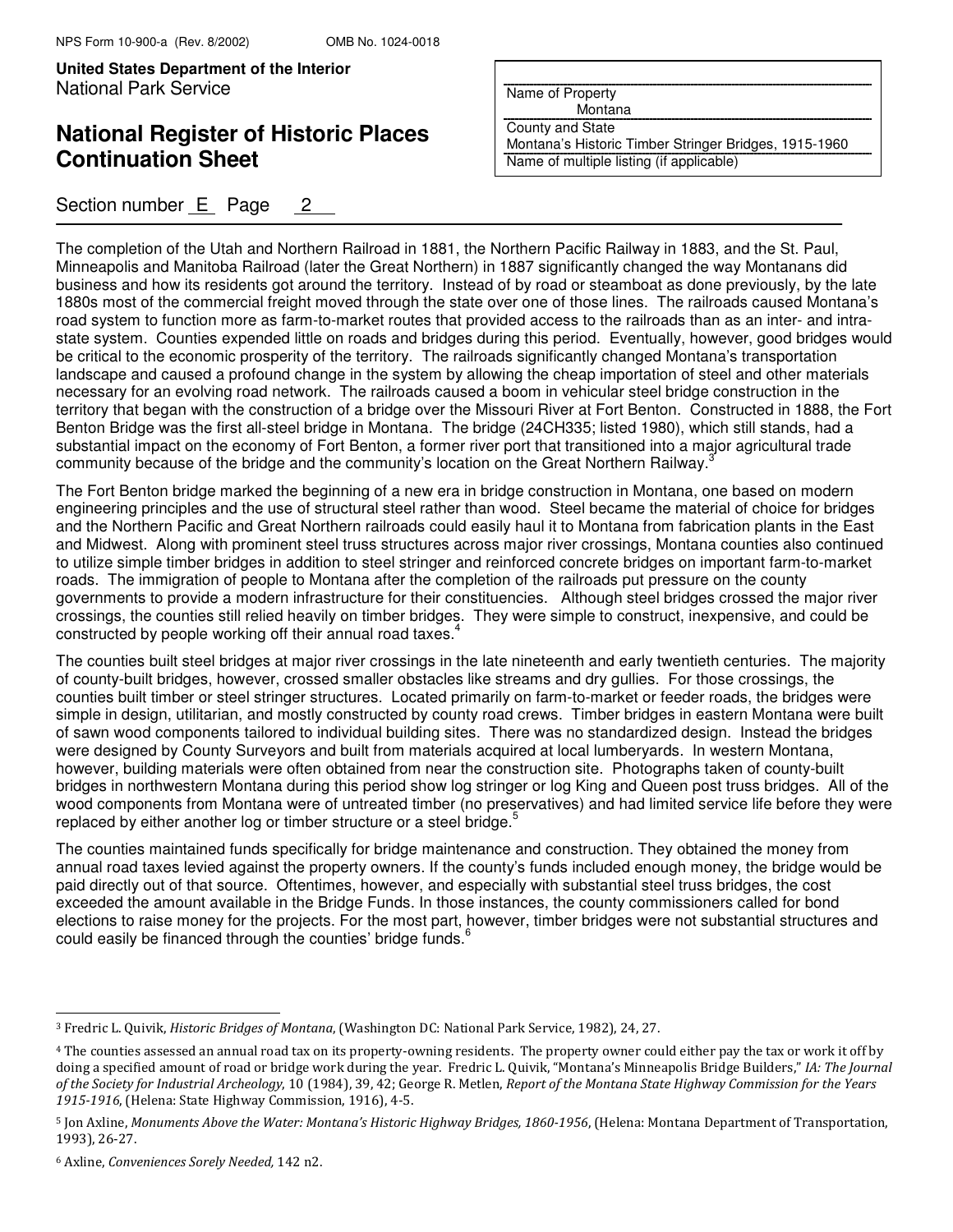j.

**United States Department of the Interior Put Here are all Put Here in Put Here in Put Here are all Put Here i** National Park Service

## **National Register of Historic Places Continuation Sheet**

### Section number E Page 3

#### The Montana Highway Department Takes Over, 1915-1930

Name of Property

Montana

County and State

Montana's Historic Timber Stringer Bridges, 1915-1960 Name of multiple listing (if applicable)

The state's Thirteenth Legislature's creation of the State Highway Commission in March 1913 caused a profound change in Montana's transportation landscape. The commission resulted from many years' lobbying by state good roads groups to develop engineering standards for roads and impose order on the bridge-building industry. Importantly, the Congress's impending passage of the first Federal Aid Road Act in 1914 made it mandatory that the states establish state highway commissions to manage the federal funds. When formed in March 1913, the highway commission consisted of three civil engineers appointed to the position by the governor. At first, the commission served only as an advisory body that provided information on modern road construction techniques to the state's counties. It published pamphlets, developed a statewide highway map, and met with local governments about their transportation needs. Even with the state's increased influence on road and bridge matters, the counties still followed the old system of advertising and letting contracts for new bridges because there was no state money available to them for construction.<sup>7</sup>

In March 1915, the Montana legislature mandated that the highway commission form a bridge department. The highway commissioners hired Utah engineer Charles A. Kyle to head it up because of his extensive experience in the design and construction of steel bridges. Over the next month, the commissioners and Kyle hammered out the details of Montana's new bridge-building system, which included guidelines for letting contracts and distribution of standardized bid sheets to all the counties. Kyle also devised standardized designs for timber, steel truss, reinforced concrete, and steel stringer bridges. Although these bridge plans were housed at the county courthouses, the commission required contractors to obtain final plans from the bridge department in Helena to ensure that the contractors built the bridge to the specifications defined in the standard plans. The counties remained responsible for letting the contracts and paying for the structure. The state, however, supervised the construction and inspected the bridges before authorizing payments to the contractors.<sup>8</sup>

By the end of its first year, the commission's bridge department worked through the procedural details of its new system and regularly provided bridge plans to the counties. The commission promoted Kyle to Chief Bridge Engineer and authorized him to hire "competent engineers to supervise the construction of new … bridges" in the state. Indeed, by the end of 1915, Kyle and his assistants oversaw the counties' construction of nearly seventy bridges in the state, including timber bridges in Big Horn, Carbon, Phillips, and Sheridan counties. Although the Alkali Creek bridge in Phillips County consisted of eight sixteen-foot spans for a total length of 128 feet, the commission's bridge engineers designed them to span crossings of from 32 to 45 feet. None of those original timber bridges survive. The basic standard timber bridge design developed in 1915 would not dramatically change for the next 45 years. Timber bridges consisted simply of precut sawn-wood components. The bridge ends rested on earthen abutments with wood backwalls braced by wood pilings. The stringers were supported by either simple pile bents or by trestle-type bents. Before 1930, the stringers consisted of twelve lines of 4" x 16" timber beams. After 1930, the stringers consisted of 6" x 18" or 8" x 18" timbers. Bridge decks featured laminated wood two-by-fours with a gravel or asphalt overlay. The highway commission designed the bridges to support a moving 15-ton vehicle with two-thirds of its weight resting on the rear axle (an H-15 loading). The timber decks were flanked by low wood curbs with scupper-type drains and the guardrails were double-coursed and supported by wood

<sup>7</sup> Montana State Highway Commission Meeting Minutes [hereafter MSHC], Book 1, 13-15, 67; Laws, Resolutions, and Memorials of the State of Montana Passed by the Thirteenth Regular Session of the Legislative Assembly, (Helena: State Publishing Co., 1913), 318-326; M. J. Steere, History of the Montana State Highway Department, 1913-1942, (Helena: State Highway Commission, 1943), 9-12.

<sup>8</sup> Little is known about Charles A. Kyle. Born in Canada in January 1864, he immigrated to the United States with his family in 1869. By 1900, he had married and was working as a civil engineer in Chicago. In May 1915, he inquired about a new position as the bridge engineer for the Montana State Highway Commission. He accepted the job a week later at an annual salary of \$2,500. Chief Engineer George Metlen called Kyle "a structural steel designer of many years successful experience both in designing and building steel and concrete structures." Kyle was responsible for standardizing timber, steel, and concrete bridge designs for the commission from 1915 to 1917. He also attended many of the contract letting meetings in the counties, and oversaw the bidding process. In 1916, he became Chief Bridge Designer when the highway commission demoted Metlen to Bridge Engineer. When Metlen was finally fired in 1918, Kyle resumed his position as Bridge Engineer. Kyle continued his employment with the highway commission until 1919 when he left to seek other business opportunities in Boise, Idaho. Kyle died in Idaho in January 1936. State Highway Commission Meeting Minutes, book 1, pp. 70, 71, 72, 124-125, 178; Metlen, Report of the Montana State Highway Commission, 5-8; US Census Records, 1880, 1900-1930, Montana Historical Society, Helena.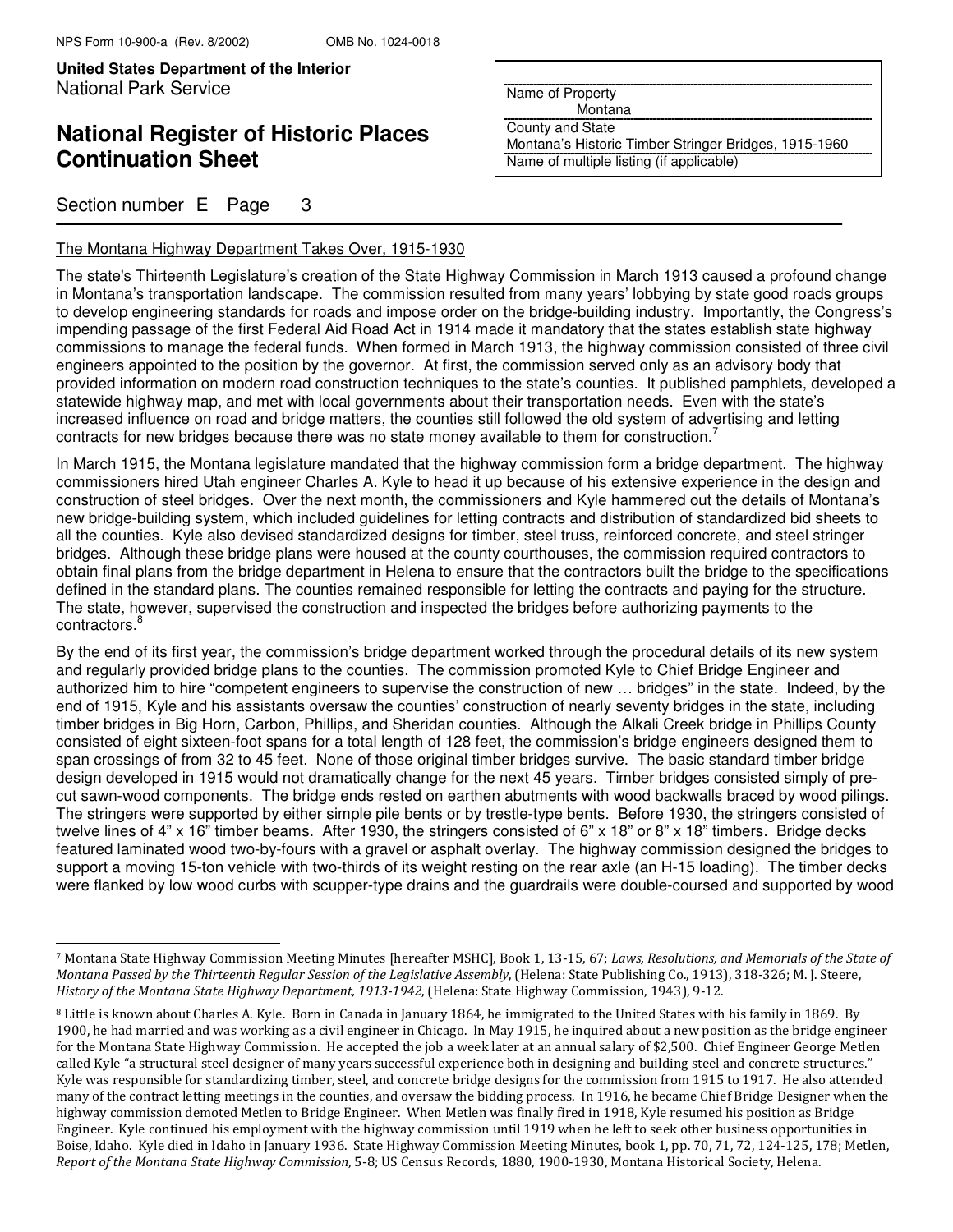# **National Register of Historic Places Continuation Sheet**

## Section number E Page 4

Name of Property

Montana

County and State Montana's Historic Timber Stringer Bridges, 1915-1960 Name of multiple listing (if applicable)

posts bolted to the outside stringers. The first timber bridges designed by the highway commission lacked treatment with .<br>preservatives.<sup>9</sup>

The 1920s marked a transitional period in the construction of bridges in Montana. Changes in the organization and funding of the Federal Aid highway system by Congress in 1922 and 1926 had a profound effect on Montana, the State Highway Commission, and the counties. Most notably was the formation of the Montana Highway Department in 1919. Prior to then, all activities occurred under the aegis of the highway commission, known collectively as the State Highway Commission. With the creation of the department, however, the highway commission became responsible for the political agenda of road and bridge building as well as awarding contracts, managing the department's budget, setting policies, and coordinating with the federal Bureau of Public Roads (BPR). The highway department was responsible for the actual design, construction, and maintenance work on Montana highways. The department operated under the direction of the Chief Engineer, who supervised other department heads, including the bridge department. The Chief Engineer was responsible for ensuring that the highway department carried out the program set by the highway commissioners. The commission's and highway department's relationship with the BPR also became more formalized in the Twenties. The BPR channeled federal funds to the state, approved all projects scheduled by the department, and had the final approval of plans developed by the state's bridge department. The process of road and bridge building in Montana became much more bureaucratically structured in the 1920s as the federal government channeled more money into the state for that purpose. $<sup>1</sup>$ </sup>

The Federal Aid Act of 1921 and its 1922 amendment more than doubled the federal allocation for road and bridge construction in Montana. Although the commission used most of the money for road improvements, a substantial amount found its way into the highway department's bridge budget. Prior to 1926, the counties were responsible for the construction of roads and bridges within their jurisdictions. Increasingly during the 1920s, however, the state gained gradual control of highway and bridge construction in Montana by reducing the amount of matching funds needed by the counties. The counties were nominally the lead in the process, but it was the highway commission that controlled the purse strings. In 1926, the commission assumed control of the entire preconstruction and construction process – including payment for the project with federal and state funds. The counties still provided partial funding of bridges, but the commission through the highway department managed the contracts with the builders and decided the location of the bridges.

The 1920s was a decade of tremendous expansion for Montana's highway system. By 1928, the highway commission improved over twenty percent of the state's 4,673 miles by straightening dangerous alignments, grading, improving drainage, installing guardrails, and surfacing dirt roads with gravel, scoria, asphalt, and, occasionally, concrete. It also constructed nearly 400 bridges. Even with the improvements, Montana's roads had a reputation for being truly abysmal. Westerns author Hoffman Birney complained in 1930 that Montana's roads were the "poorest of any state in the Union. Even the glorious scenery of the Rockies can't entirely make up for ruts, chug-holes, mud, and detours to say nothing of broken springs or stone-bruised tires."<sup>11</sup> Sturdy, resilient, and less prone to wash-outs than in the past, bridges fared much better than the roads. Many of the bridges built by the highway department in the 1920s were still in use on the state's highway system at the beginning of the 21<sup>st</sup> century.

As the highway department's programs expanded during the 1920s, so, too did the number of bridges built by it on the state's roadways. The department initially concentrated on large steel truss bridges on the state's primary highways. But, after 1925, it focused on smaller structures that replaced aging county bridges or were on new alignments. In September 1927, the highway commissioners approved new specifications for timber bridges:

j.

<sup>9</sup> The standard timber bridge plans created before 1925 do not specify the used of timber components treated with preservatives. The highway commission also used timber stringers for approach spans to steel truss bridges. Montana State Highway Commission Meeting Minutes, book 1, p. 93; "Bridge Building in Montana," Dillon Examiner (15 December 1915); Metlen, Report of the Montana State Highway Commission, 5, 8, 10; Second Biennial Report State Highway Commission of Montana, 1919-1920, (Helena: State Highway Commission, 1920), 63-65; Axline, Monuments Above the Water, 27.

<sup>10</sup> Steere, History of the Montana State Highway Department, 19-21, 23.

<sup>11</sup>Hoffman Birney, Roads to Roam, (Philadelphia: Penn Publishing, 1930),162.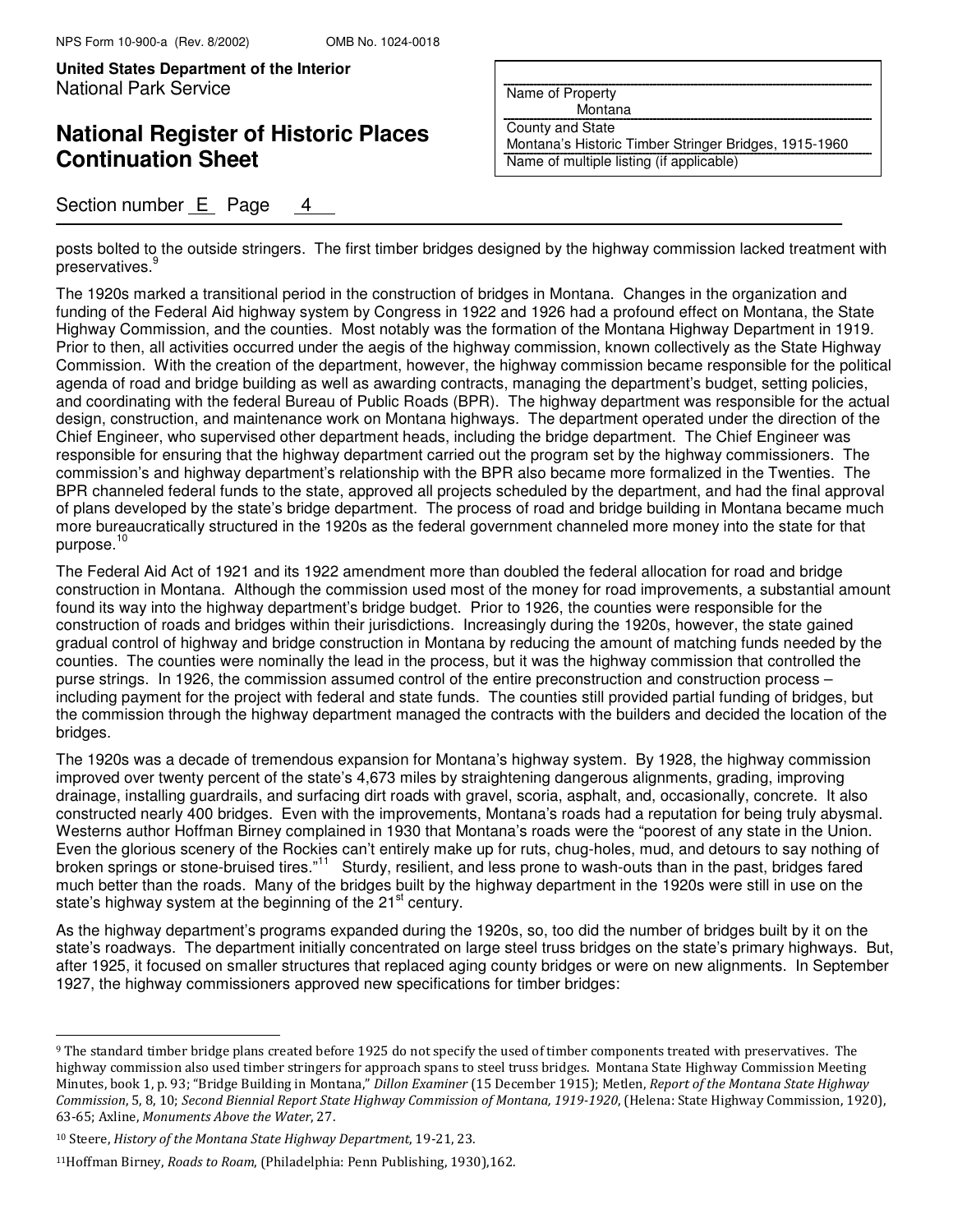**United States Department of the Interior Put Here are all Put Here in Put Here in Put Here are all Put Here i** National Park Service

## **National Register of Historic Places Continuation Sheet**

### Section number  $E$  Page 5

Name of Property

Montana

County and State Montana's Historic Timber Stringer Bridges, 1915-1960

Name of multiple listing (if applicable)

TIMBER OR LUMBER, unless otherwise specified shall be full sawn Montana larch or Montana [Douglas] fir. It shall be sawed or hewn straight and out of wind with square corners, and shall show at least eighty-five (85) percent heart wood on any girth; and shall be close grained and free from worm holes, unsound or loose knots, knots in clusters, wind shakes, decayed, or unsound portions, or any other defects whatever that might impair its strength and durability. All lumber shall be furnished rough unless otherwise directed. When surfaced lumber is ordered, it shall not be more than one-quarter (1/4) inch under the rough size allowed for each surface dressed, and shall be uniform in thickness.

The specifications also included provisions for the treatment of the timber components with creosote to make them more long-lasting. Indeed, the low humidity and dry air that typified much of Montana helped preserve the bridges as much as the creosote.<sup>12</sup>

Beginning in 1925, timber stringer bridges exceeded the number of steel truss, reinforced concrete, and steel stringer bridges built on the state's highways. This trend continued until the late 1950s at the onset of the Interstate highway era. Between 1925 and 1930, the department built 412 bridges, of which 306 were timber; the number peaked in 1929 when the department built 103 timber bridges, mostly on primary highways in eastern Montana.

While 1929 marked the peak in timber stringer bridge construction during the Twenties, the Great Depression marked a period of consolidation as economic calamity forced the Montana and federal governments to improve the system through emergency make-work projects. The construction materials remained the same, but many of the designs were modified and simplified to make them easier to construct and less expensive to build. The basic timber bridge design, however, would not change during the decade. Timber stringer bridges fit perfectly with the relief programs of the 1930s – they were spare in appearance and functional in design. Because of the simplicity and relative ease of assembly, they were perfect for the federal government's make-work programs of the Great Depression.

#### The Great Depression, 1931-1941

The Great Depression devastated Montana. Drought and declining prices for agricultural goods, copper, timber, and oil put thousands of Montanans out of work and their families in desperate need of relief. Ironically, hard times contributed to the transformation of Montana's transportation system from one of the worst in the United States to one of the nation's best in less than a decade. President Franklin Delano Roosevelt's New Deal programs put unemployed Montanans to work on a variety of public works projects, including improvement or construction of the state's roads and bridges. The transformation, however, was not always easy as federal and state governments struggled to work out the details of the funding formulas, strict employment guidelines, and set priorities for the road and bridge building programs.

During the Great Depression, the Montana Highway Department built nearly 3,000 miles of road and 1,145 bridges, many of which still survive on the state's two lane roads. The federal government believed that one of the paths to economic recovery was highway projects. Only about seventeen percent of the bridges built by the department during the 1930s were reinforced concrete, steel truss, and girder bridges. Most were inexpensive timber stringer structures designed to span the countless creeks and dry coulees in eastern Montana. They also met the intent of the federal government's economic relief programs: they required large numbers of laborers. While not structurally distinctive, timber bridges played a vital role in the state's economic recovery by putting hundreds of unemployed men back to work.

From 1931 to 1941, the highway department built nearly a thousand timber bridges, mostly in eastern Montana, in conjunction with highway improvement projects. The design of the bridges changed little since 1915 and deviated little from bridge to bridge. Components of the bridges were obtained from the Pacific Northwest forests because engineers determined that trees grown in the wetter climate of western Washington and Oregon were better suited to Montana's semi-arid climate than those harvested in the state. Treatment plants in Seattle, Tacoma, Portland, and Spokane treated the bridge components with creosote as a preservative before shipping them to Montana. Simple in design and inexpensive, they were ideal for bridging coulees and small streams in eastern Montana. Timber bridges cost about \$2,119 per structure. By the mid-1930s, the federal government and State Highway Commission's goal was to build more inexpensive bridges to put more people to work.<sup>13</sup>

L

<sup>12</sup> Montana State Highway Commission Meeting Minutes, Book 3, 213-214 (September 22, 1927).

<sup>13</sup> Axline, Conveniences Sorely Needed, 84, 85.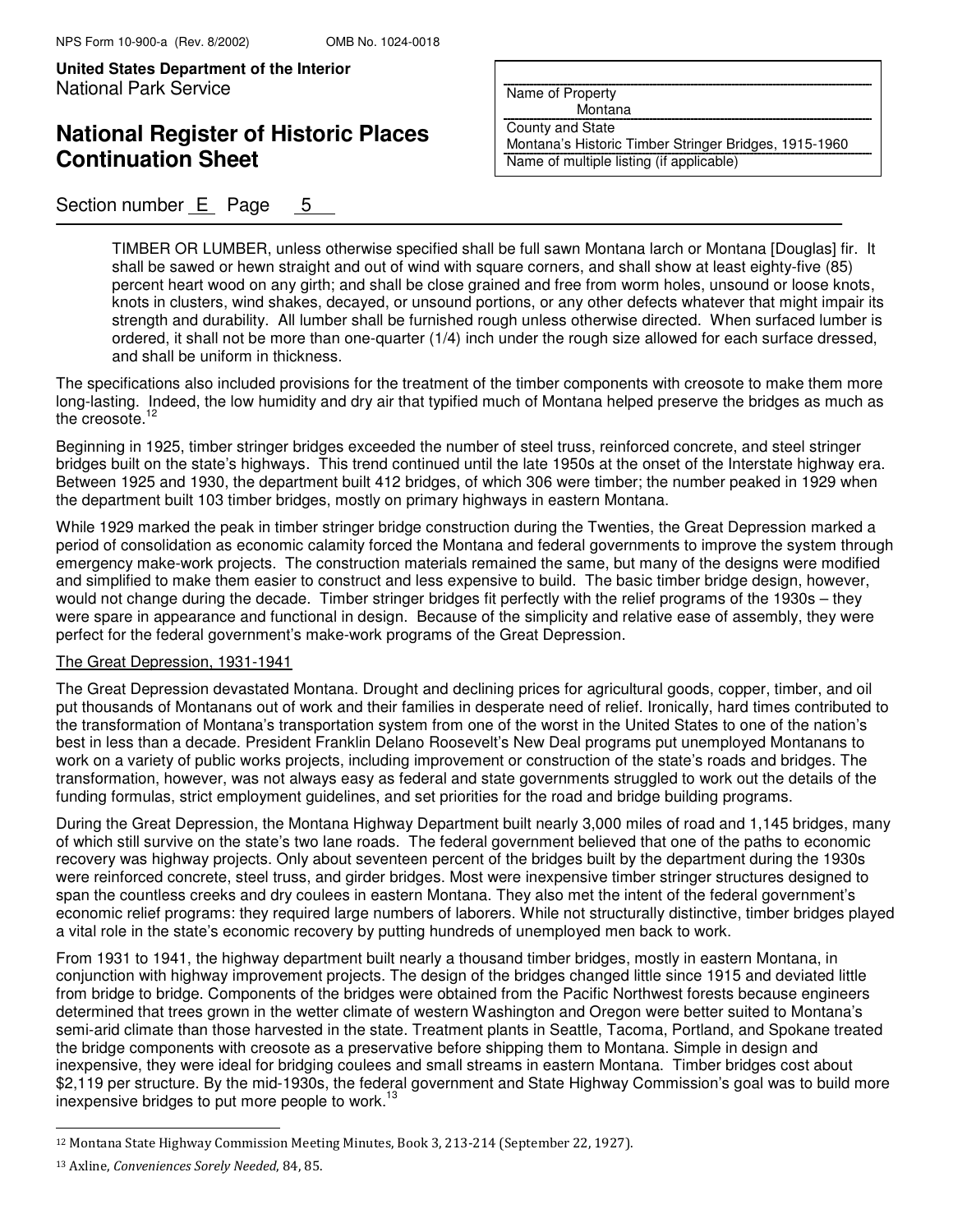## **National Register of Historic Places Continuation Sheet**

### Section number  $E$  Page 6

Name of Property

Montana

County and State

Montana's Historic Timber Stringer Bridges, 1915-1960 Name of multiple listing (if applicable)

Before the onset of the Great Depression, federal law stipulated the state match the federal funds provided to Montana. The state raised the funds primarily through taxes on gasoline sold in the state. After 1930, however, the state lacked the revenue necessary to match the federal funds. Beginning in 1930, the federal government funded Montana's bridge program through a series of emergency relief acts. The legislation, simply stated, provided Montana with its federal funding allocation without the matching money from the state. Instead, the federal government planned to withhold portions of the state's future allocations until the amount was paid off. U.S. government funding by the by the Hoover Administration, however, was quite a bit different than during Roosevelt's New Deal a few years later. In December, 1930, the Administration pushed through its first Federal Road Relief Act. It allocated \$1.67 million to Montana for road and bridge projects. In early 1931, the state legislature enacted the first of several debentures to supplement the federal money. $14$ 

Importantly, Hoover's federal relief legislation placed restrictions on the money to provide the maximum amount of employment and, therefore, ease the states' unemployment problems. Specifically, Congress stipulated that the contractors hire local workers, maintain maximum thirty hour work weeks, and that only a minimal amount of machinery be used on road and bridge projects to ensure the need for manual labor in quantity. The State Highway Commissioners warned that any contractor not complying with the employment provisions would be disqualified from bidding on future contracts. The system worked well enough that the Roosevelt Administration continued the employment policies in its New Deal programs.<sup>1</sup>

Within three months of his inauguration in March 1933, President Franklin Roosevelt pushed through legislation creating the National Industrial Recovery Act (NIRA). Title II of the Act created the Public Works Administration (PWA), which distributed the \$400 million allocated to the states for public works projects, including roads and bridges. Montana received nearly \$7.5 million from the PWA specifically for road and bridge construction. The PWA initiated the greatest boom in road and bridge construction yet seen in Montana. By the time the U.S. Supreme Court declared the NIRA unconstitutional in May 1935, the Montana Highway Department had overseen the construction of 228 bridges. Prior federal legislation funded projects only on the state's primary highway system. The NIRA's road and bridge program, however, signaled the first real federal effort to integrate a system of primary highways, secondary farm-to-market roads, and urban routes into a national transportation system.

The NIRA continued many of the policies first used under Hoover's Emergency Relief Act. Primarily, NIRA specified thirty hour work weeks, minimal use of heavy equipment, strict wage scales for skilled and unskilled labor, and, importantly, the hiring of as much local labor as possible. NIRA also mandated that labor be obtained through district National Reemployment Service offices and that the contractors keep detailed records of wages paid, number of men employed, and hours worked. NIRA's intent was to put as many men to work on public works projects as possible. Oftentimes, however, the contractors misunderstood the employment regulations or just ignored them. The wages required under the Act were often lower than the wage rates previously negotiated by the labor unions, which led to protests before the highway commissioners by union representatives and an occasional strike. Despite the increased paperwork and the lower wages, contractors rarely had problems obtaining labor on road and bridge projects.<sup>1</sup>

In May of 1935, the U.S. Supreme Court declared most provisions of the National Industrial Recovery Act of 1933 unconstitutional. Consequently, the Roosevelt Administration folded parts of the Public Works Administration into other federal agencies and created new ones, including the Works Progress Administration. Under the auspices of the WPA regulations (which were virtually the same as those of the PWA), the state highway commission authorized the construction of 502 timber, steel, and reinforced concrete bridges between May 1935 and December 1941.<sup>17</sup>

Between January 1931 and December 1941, the Montana Highway Department built 1,145 bridges on the state's primary and secondary roads. Of those, 948, or 83 percent, were timber stringer bridges. The peak years for timber bridge construction in the state included 1932 (200), 1931 (134), and 1933 (98). Throughout that ten-year period, however, the

j.

<sup>14</sup> Malone, Roeder, and Lang, Montana, 296; Steere, History of the Montana Highway Department, 28.

<sup>15</sup> Steere, Ibid, 28-29; Montana State Highway Commission Meeting Minutes, Book 4, pp. 413, 447.

<sup>16</sup> "New Highway Era," Engineering News- Record, 19 January 1934.

<sup>17</sup> T. H. Watkins, The Great Depression: America in the 1930s, (Boston: Little, Brown and Co., 1993), 241.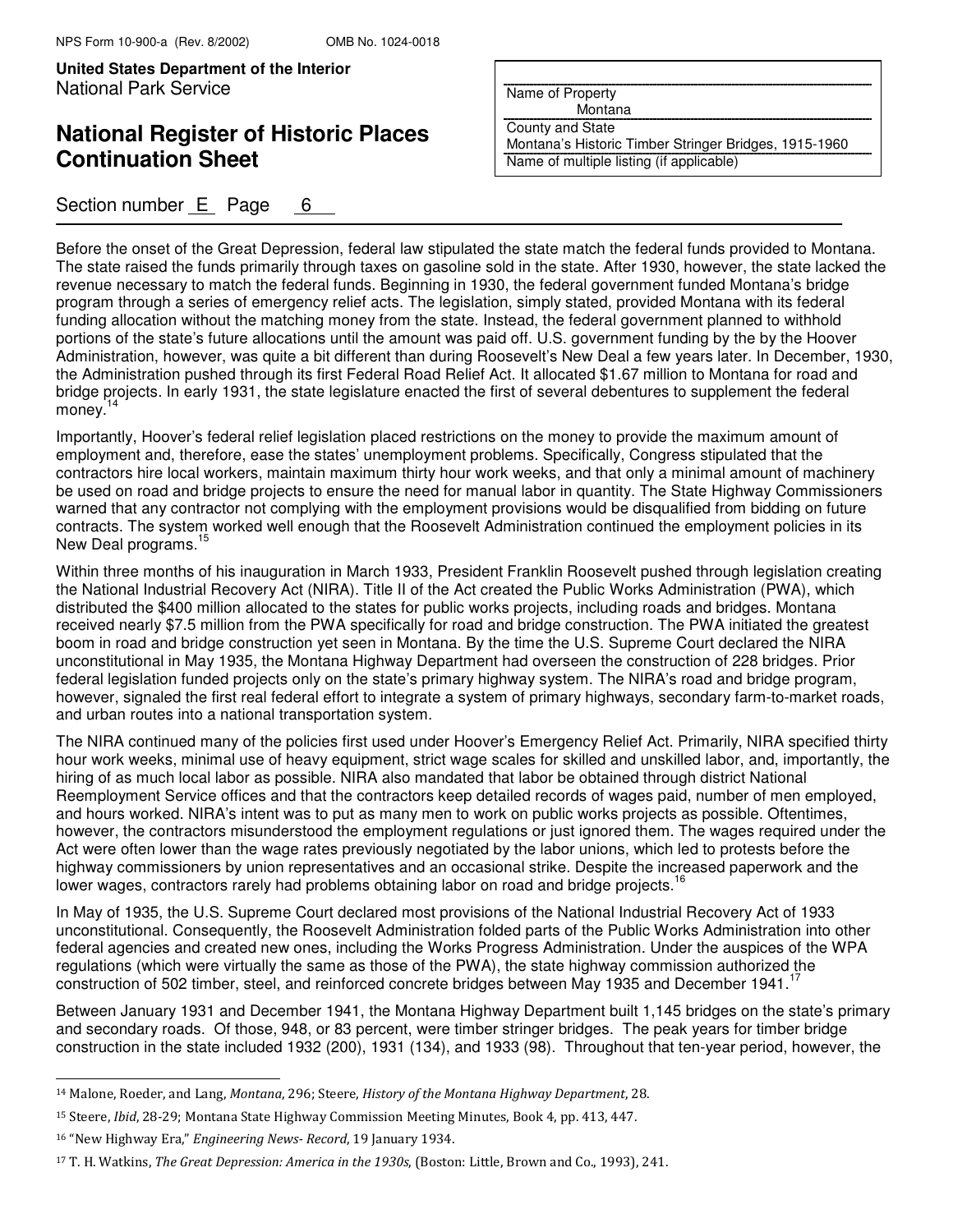# **National Register of Historic Places Continuation Sheet**

## Section number  $E$  Page 7

Name of Property

Montana

County and State

Montana's Historic Timber Stringer Bridges, 1915-1960 Name of multiple listing (if applicable)

number of timber stringer bridges built in any given year far outnumbered the quantity of steel truss, reinforced concrete, and steel stringer bridges constructed in the state. Most of the timber stringer bridges were constructed in eastern Montana where the drier climate functioned as a natural preservative that augmented the creosote-treated structural components. Indeed, the majority of Great Depression-era timber stringer bridges that still serve on the state's highways are in eastern Montana. Like the steel truss bridges, there were contractors in the state that specialized in the construction of timber stringer bridges. The Walter Mackin Company of Billings built 116 timber bridges, while L. V. Lockwood of Glasgow built 45. Most of the contractors who specialized in timber bridge construction lived in eastern Montana.

As the 1930s drew to a close and war appeared unavoidable, the Bureau of Public Roads redirected the priorities of the state highway commissioners and the department engineers. Increasingly, discussions in commission meetings concentrated on the integration of Montana's roads and bridges into a national military strategic highway network. Primary highways, like U.S. Highways 10 and 91, best served the nation's interests in the event of a national emergency because of their connections to strategically important places in Montana and their interstate connections. Secondary roads functioned primarily as farm-to-market routes and were not as critical to the defense system. The BPR and state highway commission established three categories of strategically important defense highways in April, 1941. The First Priority highways included U.S. Highway 10 (the main east-west highway in the state supplanted by Interstates 90 and 94) and Highway 91, which today parallels Interstate 15. These two highways, along with U.S. 87 between the Wyoming border and Billings, provided the necessary interstate connections and linked Butte, Anaconda, Helena, Great Falls, Billings, and the strategically important chrome mines in Stillwater County to the system. Second and Third Priority roads provided connections to important railroad centers and less important manufacturing and mining centers in Montana.<sup>18</sup>

The strategic highway system had a profound impact on Montana's bridge program. Because of the redirection of steel and oil supplies to military industries, the Public Roads Administration (PRA—formerly the Bureau of Public Roads) and the state highway commission prioritized its construction schedule to best meet the needs of the strategic highway system. The War Department deemed projects on First Priority highways as critical to national defense and directed that limited supplies of steel be utilized on those roads first. The highway commission and PRA then prioritized projects on the secondary system based on their proximity to strategically important main roads. As a result, it took years for the contractors to complete some bridge projects because they could not get the necessary building materials. Discussions between the commissioners and the highway department's engineers involved the modifications of existing roads and bridges to carry heavy military loads and debate on whether to post guards at important highway bridges in the event the United States got involved in the war.<sup>19</sup>

The Japanese attack on Pearl Harbor and Nazi Germany's declaration of war against the United States ended the bridgebuilding boom, which had transformed Montana's transportation landscape. The Public Roads Administration, state highway commission, and the highway department built well over 1,100 bridges of all shapes, sizes, and types between 1931 and 1941. Bridges built in the counties on what would later become Federal Aid highways and "feeder" roads in the late nineteenth and early twentieth centuries were replaced by the department in an effort to modernize the state's roads. Much of the program was intended to make Montana's highways safer by providing sturdy and reliable timber, steel, and reinforced concrete bridges.

#### World War II to the Interstate Highway Era, 1942-1960

 $\overline{a}$ 

From replacing deteriorated county bridges in the 1920s to expanding Montana's infrastructure during the 1930s Great Depression, the Montana Highway Department struggled to keep up with the demands placed on it by county, state, and federal agencies. World War II brought a brief respite due to material shortages and the federal government's focus on the war effort. Beginning in 1948, however, road and bridge building boomed again as the post-war economic boom, commercial trucking, recreational tourism, and the Cold War created need for improved roads and bridges. The Cold War drove much of the economic expansion as the federal government reacted to its new role as the avatar of democracy in the world. The Cold War manifested itself domestically in a variety of ways, including increased defense spending for

<sup>18</sup> Montana State Highway Commission Meeting Minutes, book 8, pp. 242-243, 298-299.

<sup>&</sup>lt;sup>19</sup> Steere, History of the Montana State Highway Department, 38-39; Montana State Highway Commission Meeting Minutes, book 8, p. 395; Planning Survey Division, Montana Highway History, 1943-1959, (Helena: State Highway Commission, 1960), 1-2.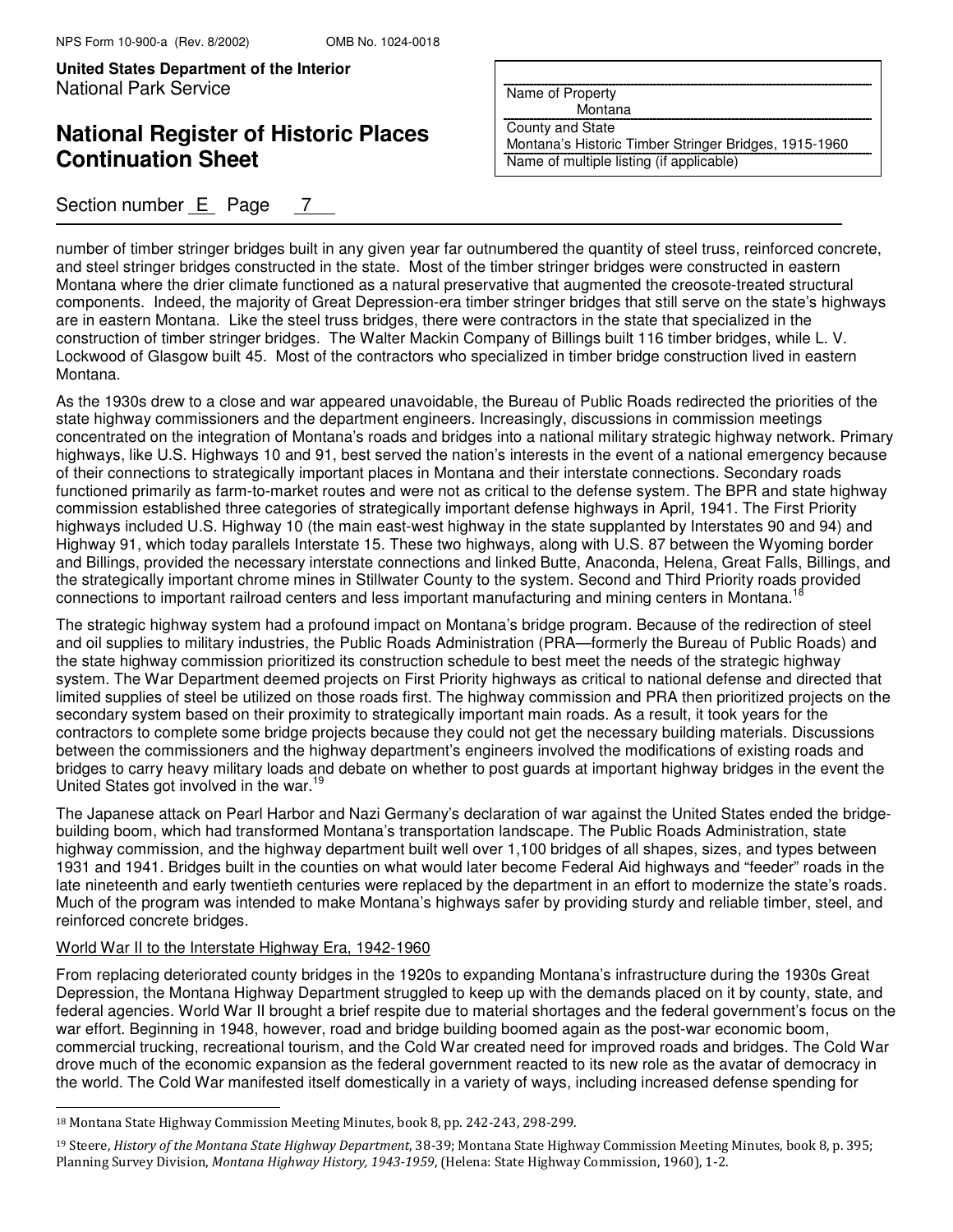## **National Register of Historic Places Continuation Sheet**

### Section number  $E$  Page 8

Name of Property

Montana

County and State Montana's Historic Timber Stringer Bridges, 1915-1960 Name of multiple listing (if applicable)

improvement of the country's transportation infrastructure, which culminated in the Federal Aid Highway Act of 1956, which created the Interstate highway system.

Almost immediately after the United States' entry into World War II in December 1941, the highway commissioners canceled all bridge projects scheduled for construction, but allowed those already underway to be completed. Only those projects essential to the national defense were certified by the War Department. Unless the highway or bridge was located on a Priority One road of the Strategic Highway Network, the Army and Navy would not authorize the expenditure of federal funds. In Montana, only projects on U.S. Highways 10 and 91 fell into that category. The military retained strict control of steel, restricting its use for projects deemed essential to the war effort. As the highway department's demanding program during the Great Depression faded, it encouraged its employees to find work in the war industries, promising them their jobs when the "national emergency" ended.<sup>20</sup>

Although Montana was traversed by three major east-west routes (U.S. Highways 2, 10, and 12), only US 10 connected important commercial, industrial, and population centers in the state. The highway, later bypassed by Interstates 90 and 94, linked rail centers and oil refineries in Billings and Laurel to the Butte mines, Anaconda smelter, and the sawmills around Missoula to the west coast. By contrast, Highways 2 and 12 passed through sparsely populated agricultural centers. The main north-south route in the state, U.S. Highway 91 provided a connection between Salt Lake City and the Canadian border that included Butte, Helena, and Great Falls. Because the War Department determined U.S. Highways 10 and 91 critical to the national defense, the highway commission allocated more money to road and bridge projects on those routes than it did to other roads during the war years.

The Montana Highway Department concentrated most of its bridge work during the war on U.S. Highway 10 and secondary highways in Stillwater County. Chrome mines critical to the war effort were located in the Beartooth Mountains south of Columbus off Highway 10, the only known source of the ore in the United States. Industries utilized chrome for airplane frames and other war materiel. The aging bridges in the lower Stillwater River valley failed to meet federal standards for loading, roadway widths, or overhead clearances. In May 1942, the highway commissioners let a contract to build a timber through truss span across the Yellowstone River at Columbus. Built of wood because of shortages in steel caused by the war effort, the new bridge replaced an aging steel truss that could not handle the demands placed on it by the increased truck traffic between the chrome mines and U.S. Highway 10. Other priority projects related to the mines in 1942 and 1943 included timber bridges on Secondary Highway 420 in Stillwater County between Absarokee and the Mouat and Benbow chrome mines.<sup>2</sup>

During the 1950s, Montana's highway system underwent a profound change as demands caused by the trucking industry, the cold war, and the public's motoring habits forced the highway department to reassess its priorities. Increasingly during this period the department concentrated more on steel stringer and steel girder bridges and built fewer timber bridges. The department constructed 211 timber bridges between 1945 and 1960; the years of 1947-1949 resulted in the construction of 94 timber bridges. For the most part, timber bridge construction occurred on secondary highways, while the primary highways received steel structures that could handle heavier loads and were more permanent. The design of the bridges changed little since 1915 with the exception of additional stringers to accommodate wider highways and heavier loads.<sup>22</sup>

President Dwight Eisenhower signed the 1956 Federal Aid Road Act into law, creating the Interstate Highway System, one of the greatest public works project in world history. The highway commission and highway department spent the first years of the project planning the route and construction of the Interstates. The Interstate Program caused a significant change in how the department did business and its priorities. The sheer magnitude of the program meant that the Montana engineers had to adopt the use of new building materials, specifically prestressed concrete, which was also durable and relatively inexpensive. The material was ideally suited for streamlining bridge designs as necessitated by the program. Eventually prestressed concrete bridges supplanted timber stringer structures on the state's primary and secondary roads. Unfortunately, prestressed concrete also represented the uniformity of the interstates as virtually no  $\overline{a}$ 

<sup>20</sup> Steere, History of the Montana Highway Department, 103.

<sup>21</sup> Montana State Highway Commission Meeting Minutes, book 8, pp. 427, 437.

<sup>&</sup>lt;sup>22</sup> Standardized timber bridge designs in 1915 included 12 stringers. By 1958, the number of stringers included on timber bridges was 15. Axline, Monuments Above the Water, 26-27.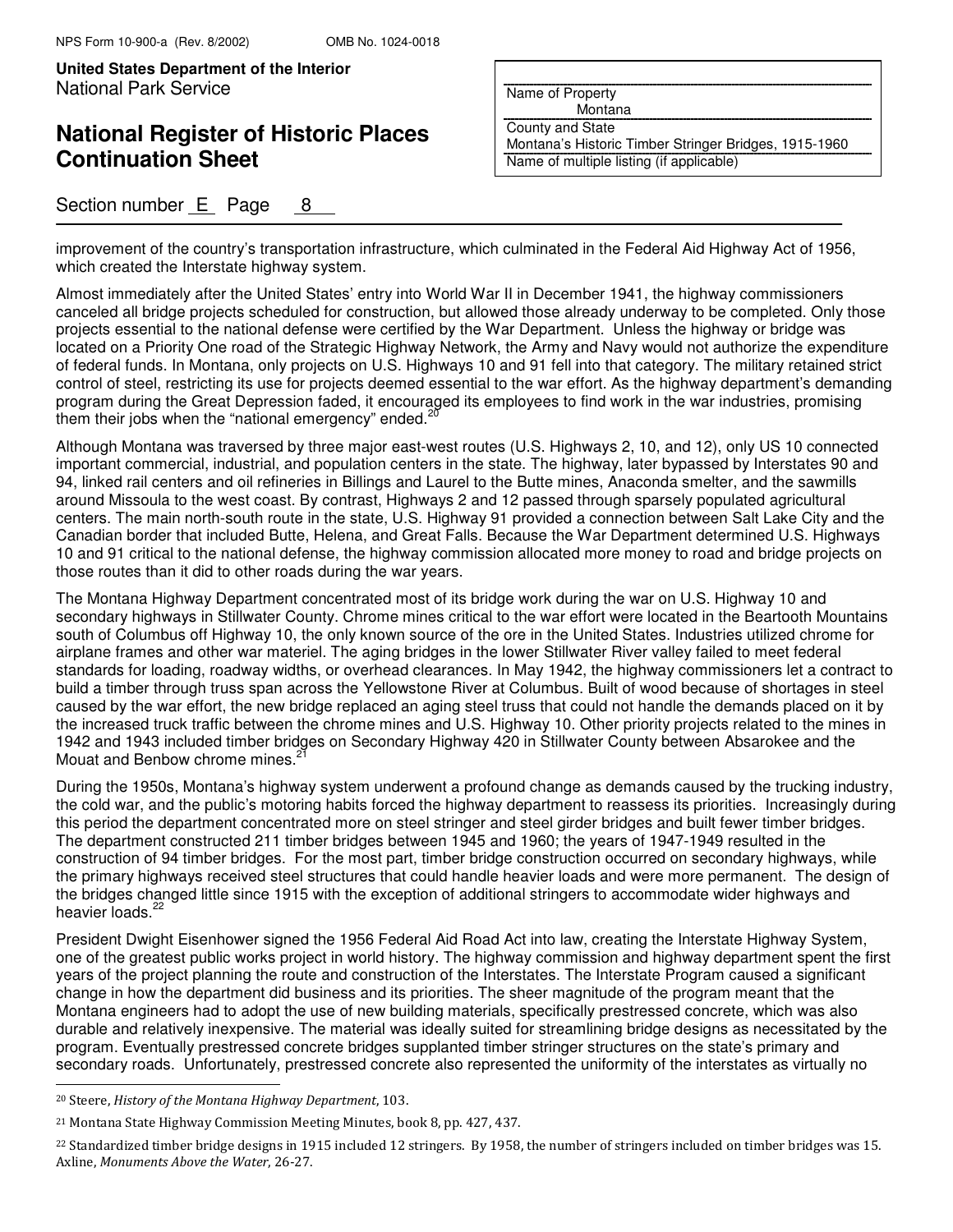## **National Register of Historic Places Continuation Sheet**

### Section number  $E$  Page  $9$

Name of Property

Montana

County and State

Montana's Historic Timber Stringer Bridges, 1915-1960 Name of multiple listing (if applicable)

variation occurred in design and appearance between the structures. Coinciding with the Interstate highway era, the number of timber stringer bridges built on Montana's primary and secondary roads significantly diminished beginning in 1957. In 1960, the highway department built only one timber bridge.  $23$ 

Timber bridges are ubiquitous to the Montana landscape and integral to the history of Montana and the Montana Highway Department. Unlike many other states, which relied on steel stringer and reinforced concrete bridges to expeditiously span obstacles, the highway department constructed hundreds of timber bridges to economically and efficiently cross barriers from 1915 until 1960. Simple in design, they were easy to construct, inexpensive, and could be built in large numbers. The number of timber bridges built on Montana's primary and secondary highways peaked between 1930 and 1935, which coincided with the highway department's increased programs during the Great Depression. While timber bridges were constructed after World War II, their use was limited to secondary highways. Eventually they were supplanted by steel stringer and prestressed concrete structures. Timber bridges, however, still exist in large numbers in eastern Montana and are a testament to the Montana Highway Department's early road-building efforts.

#### **Glossary**

 $\overline{a}$ 

Abutment: A concrete or wood structure used to support the ends of bridges and to transfer traffic off the deck of the bridge.

Beam: A generic term for a variety of horizontal structural components. Beams can be constructed of wood, metal, concrete, or combinations of these materials. They may be solid, flat, I-shaped, T-shaped, latticed, or boxed.

Bent: A bent is a structural member or framework used for strengthening a bridge or trestle. Bents function in the same capacity as a pier.

Deck: The horizontal surface that stretches from abutment to abutment of a bridge. Traffic and utility loads are placed on the deck. In modern bridges, most decks are concrete. The deck also provides stiffness for the bridge by connecting support beams and trusses.

Guard Rails: Metal, concrete or wood panels on the side of bridges that serve to prevent traffic from leaving the bridge mid-span.

King Post: The simplest truss bridge formed by a triangle. Variations have central posts.

Pier: A mid-span bridge support. Piers transfer bridge loads from the spans to the ground. Piers can be either solid walls or multiple columns. Piers can be constructed of a variety of materials including concrete, metal or wood.

Pier Cap: A transverse member connecting the top of pier columns or the top of a wall pier. In beam bridges it supports the stringers of the bridge.

Piling: A metal or wood pole that is driven into relatively soft sediments to provide support for bridges, either mid-span or in the abutments.

Piling cap. A transverse member connecting a linear series of pilings. In addition to providing a support for bridge stringers, the cap also compensates for any irregularities in the tops of the piling produced by the driving of the pilings.

Queen Post: A longer version of the King Post Truss bridge with a truncated peak replaced by a top cord.

Stringers: As series of parallel beams supporting the deck of a bridge. These beams run lengthwise to the bridge and are supported by abutments and / or center supports. The terms "Stringer", "Beam" and "Girder" are often used interchangeably in the literature. However, stringers usually directly support the deck while girders are often employed transversely to support or connect the stringers. Both are composed of beams (see above).

<sup>&</sup>lt;sup>23</sup> Tom Lewis, Divided Highway: Building the Interstate Highways, Transforming American Life, (New York: Viking Press, 1997), ix; David Plowden, Bridges: The Spans of North America, (New York: Viking Press, 1974), 321.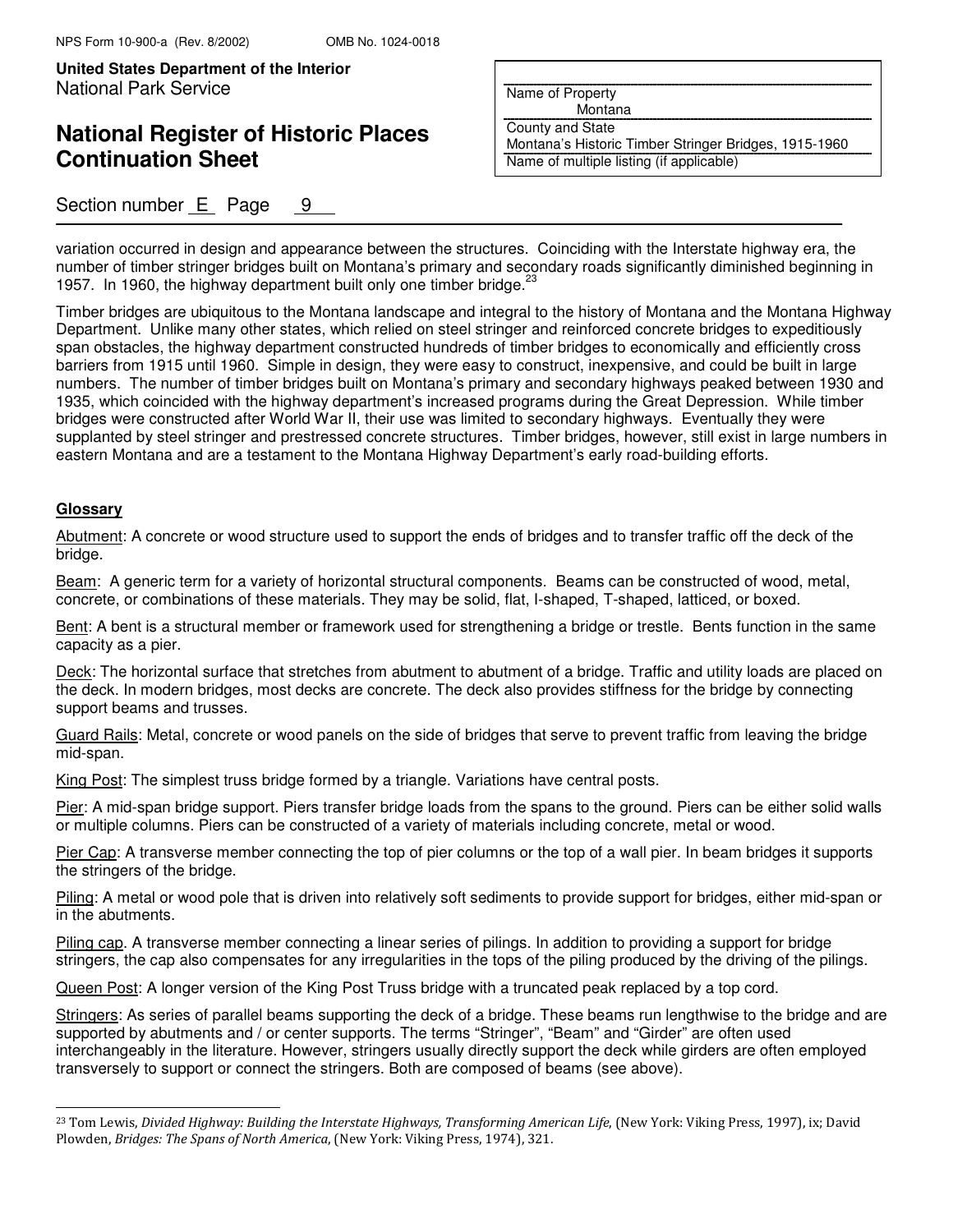**United States Department of the Interior Put Here are all Put Here in Put Here in Put Here are all Put Here i** National Park Service

# **National Register of Historic Places Continuation Sheet**

Name of Property

 Montana County and State

Montana's Historic Timber Stringer Bridges, 1915-1960 Name of multiple listing (if applicable)

Section number E Page 10

### **Montana Department of Transportation standard timber bridge plans utilized on US Highway 2 in Valley County, Montana in 1926.**

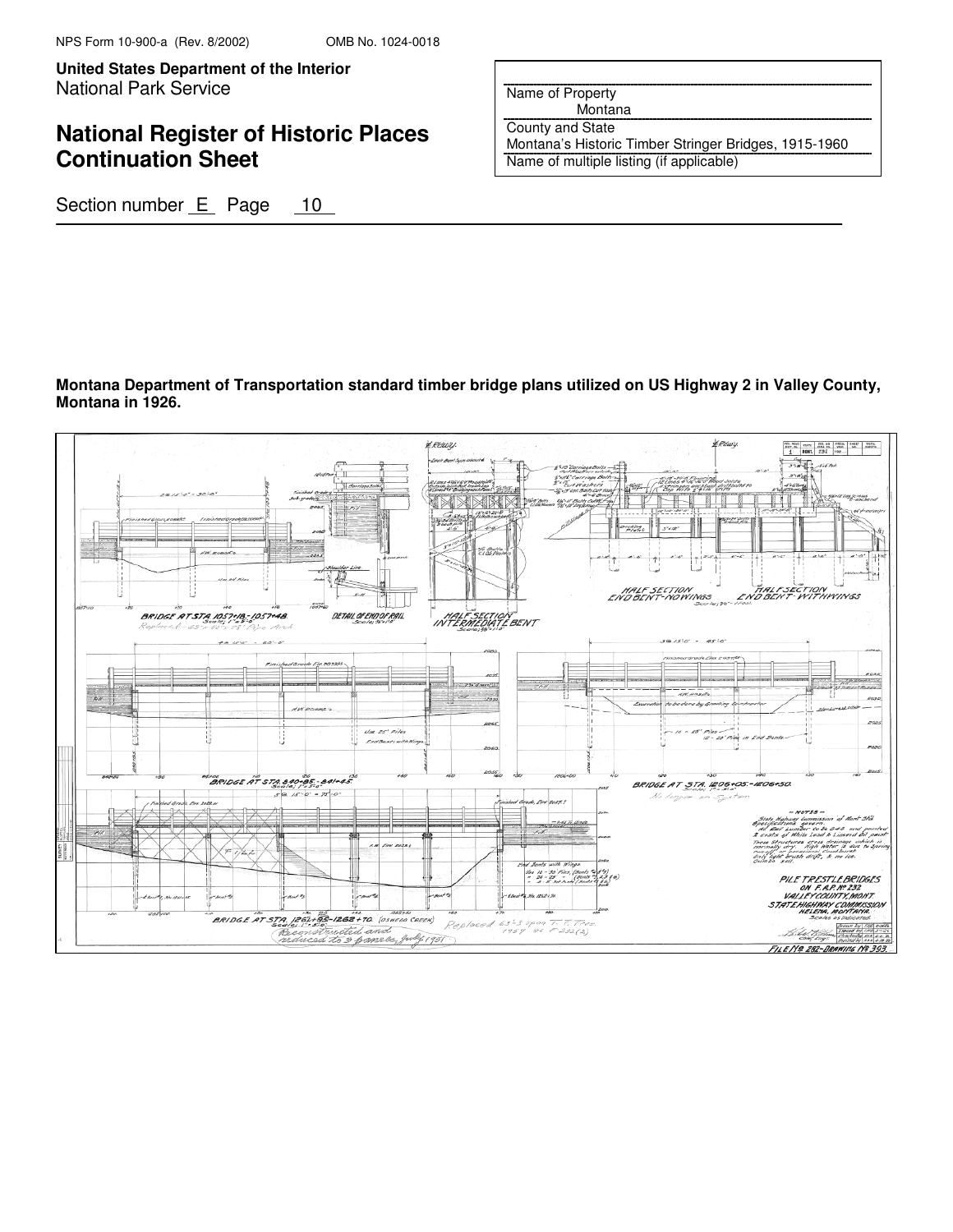# **National Register of Historic Places Continuation Sheet**

Section number F Page 1

### **F. ASSOCIATED PROPERTY TYPES**

j.

### A. Introduction: Bridges and the National Register Evaluation Criteria<sup>24</sup>

This documentation form examines timber stringer bridges constructed in Montana from 1915 to 1960. According to National Register Bulletin No. 15, "How to Apply the National Register Criteria for Evaluation," to be eligible for listing in the National Register of Historic Places, a bridge must be significant in state, local or national history, architecture, engineering or culture, and possess integrity of location, setting, design, material, workmanship, feeling, and association. In addition, the bridge must meet one or more of the four National Register Criteria:

- A. be associated with events that have made a significant contribution to the broad patterns of our history; or
- B. be associated with the lives of persons significant in our past;
- C. embody the distinctive characteristics of a type, period, or method of construction, or that represent a significant and distinguishable entity whose components may lack individual distinction; or
- D. have yielded, or may be likely to yield, information important in prehistory or history.

The specific means by which a bridge may meet each of the National Register Criteria are discussed below.

National Register Criterion A: Under Criterion A, a timber bridge may be eligible for the National Register through its association with historic themes. Applicable areas of significance for bridges as defined in National Register Bulletin No. 16 include:

- Exploration/Settlement: Bridges, especially early bridges, may have been associated in a meaningful way with the settlement or development of a geographically definable area. Larger bridges over major rivers may have significance for their historical associations with regional settlement or development.
- Industry: The design of bridges has been closely associated with the technology and process of producing new materials. Bridges associated with the development and introduction of new materials are important.
- Politics/Government: The construction of bridges has most often been undertaken by governmental bodies first townships, then counties, and later the state with federal regulations and financial inducements. Bridges may be significant if they represent important patterns in the methods counties awarded contracts or are associated with standardized state designs. Although the Montana State Highway Commission began providing bridge plans to the counties in 1915, it was not until 1926 that the state assumed all bridge engineering work. Other important bridges may be associated with federal emergency relief and New Deal programs, such as the Works Progress Administration, during the Great Depression that were intended to create labor intensive jobs.
- Transportation: Every bridge in Montana found eligible for the listing in the National Register of Historic Places is associated with the "broad pattern" of transportation. Bridges may gain additional significance under this theme if they facilitated major passage to or through a region or played an important role in the development of an effective transportation system. Large bridges, especially the costly steel trusses and girder structures, represent major investments on the part of counties to address the public's demand for adequate transportation routes.

National Register Criterion B: Under Criterion B, a bridge may be eligible for the National Register if a historically significant person's importance relates directly to the structure. Since the National Register's guidelines state that properties significant as an important example of an engineer's skill should be nominated under Criterion C, it is rare that a bridge would be found eligible under Criterion B. Because all historic bridges in Montana were constructed from standardized designs or from designs purchased from catalogues, no bridge in the state is eligible for the National Register under Criterion B.

Name of Property

Montana

County and State

Montana's Historic Timber Stringer Bridges, 1915-1960 Name of multiple listing (if applicable)

<sup>&</sup>lt;sup>24</sup> This section of the MPD is adapted from "Historic Highway Bridges of North Dakota" (February 1997). The document was prepared for the North Dakota State Historic Preservation Office by Mark Hufstetler of Renewable Technologies, Inc. of Butte, Montana.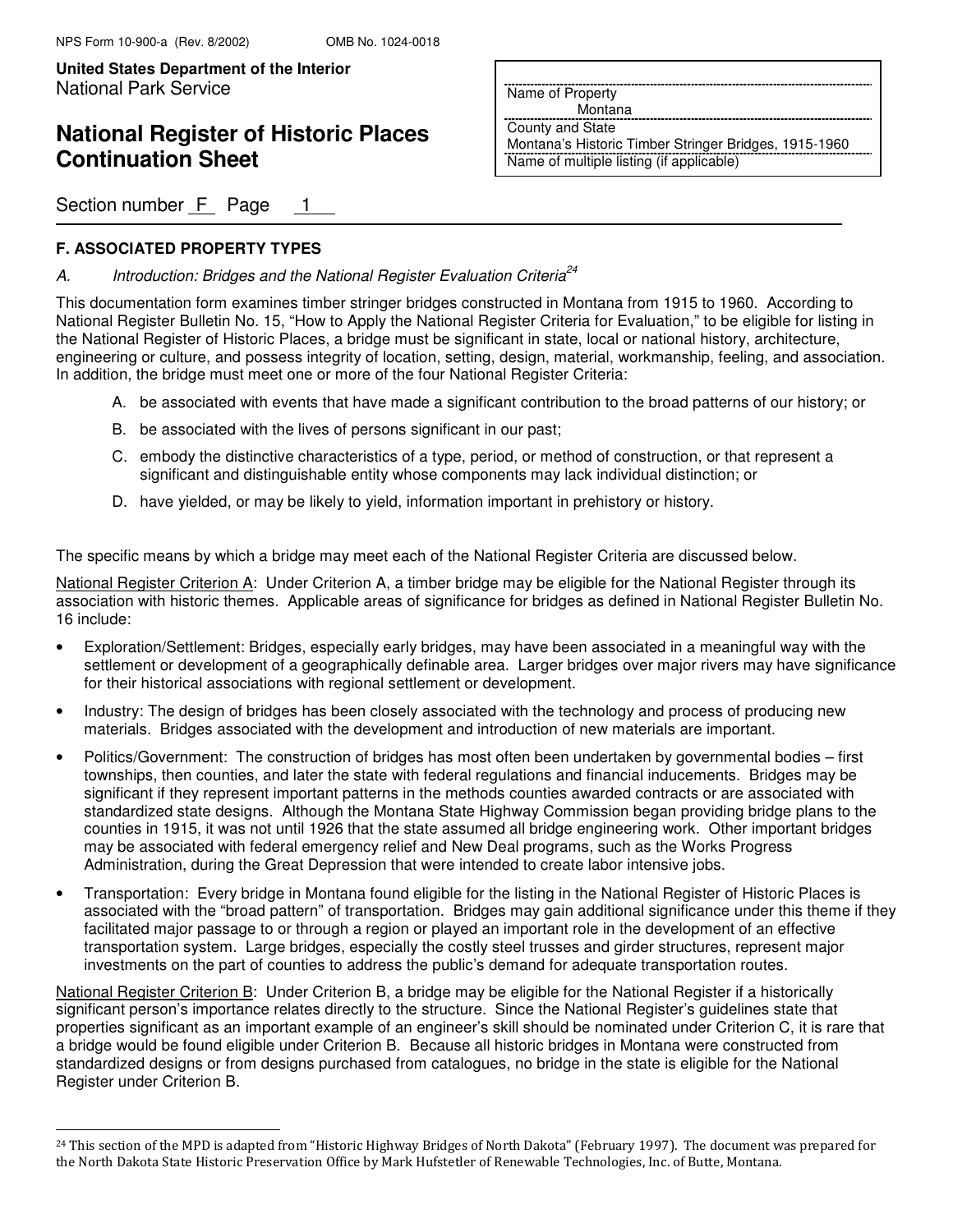**United States Department of the Interior Put Here are all Put Here in Put Here in Put Here are all Put Here i** National Park Service

# **National Register of Historic Places Continuation Sheet**

## Section number F Page 2

Name of Property

Montana

County and State

Montana's Historic Timber Stringer Bridges, 1915-1960 Name of multiple listing (if applicable)

National Register Criterion C: Under Criterion C, a timber bridge may be eligible for the National Register if it embodies "the distinctive characteristics or a type, period, or method of construction, or represents the work of a master, possesses high artistic value, or represents a significant and distinguishable entity whose components may lack individual distinction." The only applicable area of significance for bridges under this criterion from Bulletin 16 is in the category of engineering.

The design and popular use of bridge types has been closely tied to the development of new materials and an understanding of their use. Bridges can provide excellent illustrations of the changes that have occurred in metal, concrete, and timber technologies. Some bridges may be significant as rare examples of a type, either as design experiments or widely accepted types that are no longer common. Other bridges, by their ubiquity, are significant as representative examples of a commonly used type and method of construction. Engineers also added aesthetic details, such as decorative balustrades, to some bridges which increase their significance beyond the pure mathematical application of the science.

National Register Criterion D: Under Criterion D, a timber bridge or its remains could be eligible for the National Register if it can yield important information about bridge technology or construction. The information should be embodied in the bridge or its remains; the mere existence, or former existence of a bridge at a particular location does not constitute sufficient important information. The information should not be available through other sources, such as historical documents or extant bridges. To date, no timber bridges in Montana have been identified that are eligible for the National Register under Criterion D.

#### B. Property Types

#### **I. Name of Property Type:** Timber Stringer Highway Bridges

#### **II. Description:**

This property type includes those bridges constructed of timber, both untreated and treated. Essentially, only one timber bridge design with a few modifications was utilized from 1915 to 1960. The only difference between individual bridges were the substructures, either simple pile bents, trestle-type bents, or concrete piers.

Timber bridges consisted simply of multiple timber stringers resting atop end abutments and either bents or piers. No significant variation in the design existed other than the addition of extra stringers in the 1950s to accommodate changing vehicular loads. All timber bridges included timber decks with either gravel or asphalt overlays, wood curbs with sheet metal-lined scupper drains, and double-coursed wood guardrails mounted on wood posts bolted to the outside stringers.<sup>25</sup> Timber bridges consisted of one to 42 spans (24SA181). Span lengths ranged from 19 to 25 feet in length. The decks were supported by twelve lines of timber stringers from 1915 until the late 1940s and then eighteen lines of stringers until 1960. The substructure consisted of earthen abutments supported by wood backwalls braced with timber pilings. Bents and trestles included four pilings to a span with wood braces. The bents had metal caps. The Montana Highway Department began treating timber bridge components with creosote in 1927. All pre-1927 timber bridges are constructed of untreated timber components.

#### **III. Significance**

L

Within the general guidelines for significance of Montana's timber bridges established in the introduction to the property types section, the following timber bridge specific information is added:

<sup>&</sup>lt;sup>25</sup> The Montana Department of Transportation began removing the top rail of the double-rail guardrails in the early 1980s to accommodate wider loads. Consequently, only unaltered bridges, including the guardrails, can be considered eligible for the National Register of Historic Places and included in this MPD. Alterations to timber bridges made during the period of significance (through 1960) may be considered part of the bridge's historic fabric. Since railings are such a key visible component of the design of a timber bridge, the original doublecoursed railings must be substantially intact, unless the bridge has important engineering features (e.g. it is a rare example of a structural type or it approaches the engineering limits for its type) that impart significance. Reconstructed/replaced in-kind guardrails would also contribute to the design integrity of a timber bridge if those rails displayed the same appearance of the original guardrails.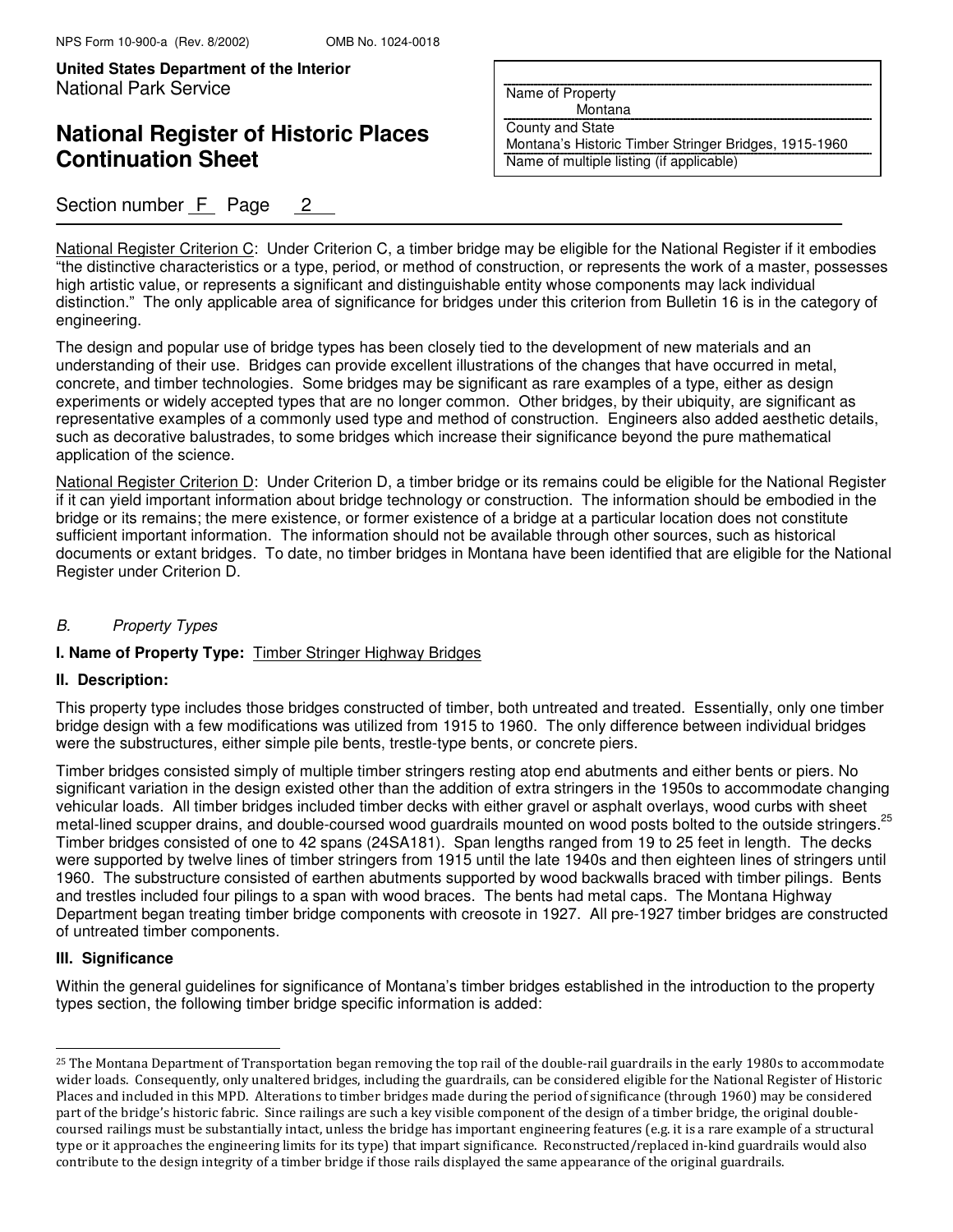j.

**United States Department of the Interior** National Park Service

# **National Register of Historic Places Continuation Sheet**

## Section number  $F$  Page 3

Name of Property

Montana

County and State

Montana's Historic Timber Stringer Bridges, 1915-1960 Name of multiple listing (if applicable)

Criterion A: The earliest documented timber bridges constructed in Montana were built by John Mullan in 1860. Mullan's work crews built 47 timber bridges along the St. Regis-De Borgia River from March to June 1860. Mullan's bridge-building efforts in Montana culminated in the construction of a six-span timber bridge over the Blackfoot River near its confluence with the Clark Fork during the winter of 1862-1863. From 1864 to 1915, the counties built hundreds of timber bridges across Montana. They varied in design from simple stringers placed across the stream or ravine with the ends resting on abutments to more elaborate king and queen post structures. The oldest documented timber bridge remaining in the state crosses a ravine at the head of Reeder's Alley in Helena, Montana (24LC883); it was constructed by Carlo Morelli for the City of Helena in 1893. $26$ 

Formed by the state legislature in 1913, the Montana State Highway Commission standardized a timber bridge design in 1915. The Commission oversaw the construction of four timber bridges between 1915 and 1917. The exact number of timber bridges built by the Montana Highway Department between 1917 and 1922 is unknown. However, between 1923 and 1941, the commission and the Montana Highway Department built 1,256 timber stringer bridges throughout Montana, fully 80 percent of the 1,576 bridges built during that period.<sup>27</sup> Timber stringer bridges required little skilled labor for their construction compared to reinforced concrete and steel bridges. The components had been cut to the correct specifications when they arrived at the construction site and just required assembly of the components according to the plans. The inexpensive cost of the structures and ease of assembly made them ideal for the make work federal programs of the 1930s. Consequently, timber bridges have important associations with federally-sponsored, labor-intensive work programs, but are uniform in design and appearance.

Criterion B: No known historic timber bridges in Montana are eligible for the National Register of Historic Places under Criterion B.

Criterion C: The first timber bridges constructed in Montana were built by John Mullan in 1860. Most were simple log stringer structures, while one was a substantial six-span timber bridge that crossed the Blackfoot River near present Missoula. Although none of the Mullan-built bridges survived past 1870, Montana's counties duplicated the basic design of his bridges. With the exception of the Morelli Bridge in Helena, few significantly altered pre-1915 timber bridges are extant in Montana. Consequently, this criterion has been applied only to those bridges designed and built by the Montana Highway Commission (now MDT) since 1915. After 1915, when the highway commission standardized its first timber bridge designs, timber bridge construction was dominated by the state, which advertized for bids for their construction and awarded the contracts to both in-state and out-of-state contractors. Billings contractor Walter Mackin and Glasgow builder L. V. Lockwood specialized in the construction of timber bridges and obtained most of the timber bridge contracts between 1931 and 1960.

One timber bridge dating to 1928 was selected for inclusion in this document. It is representative of all state-designed timber stringer bridges designed and built in Montana from 1915 to 1960. National Register Bulletin 15 states that a "structure is eligible as a specimen of its type or period of construction if it is an important example (within its context) of building practices of a particular time in history." In selecting the representative examples of timber stringer bridges, evaluation considered additional characteristics, such as being the oldest example, the longest span, the first of a particular design, or exhibiting decorative details not found in similar bridges. The oldest surviving bridges show the earliest extant use of the technology; the longest spans reflect maximum limits of technology, and the first examples of new designs demonstrate changes in technology and aesthetics. Timber stringer bridges exhibit no decorative details nor are expressions of aesthetic details and design concepts. To be eligible under Criterion C, a timber bridge must also include over seventy-five percent of its original materials, including stringers, bents/piers, and guardrails. Timber bridges that have been substantially rebuilt since 1960 would not be eligible for the National Register under Criterion C.

<sup>26</sup> Montana Department of Transportation Bridge Inspection Records. Bridge Bureau, Montana Department of Transportation, Helena, Montana.

<sup>&</sup>lt;sup>27</sup> From 1916 to 1924, the counties funded new bridge construction in Montana, while the state provided the plans, oversaw the bidding process, and supervised the construction of the structures. Unfortunately, the highway commission meeting minutes during that period were not specific as to the type of bridge that it let to contract. Instead, it generalized them in the numbers built, locations, etc. That reporting system became more specific in the meeting minutes in 1925, where specific type and number of bridges are described in the minute books. Axline, Conveniences Sorely Needed, 86.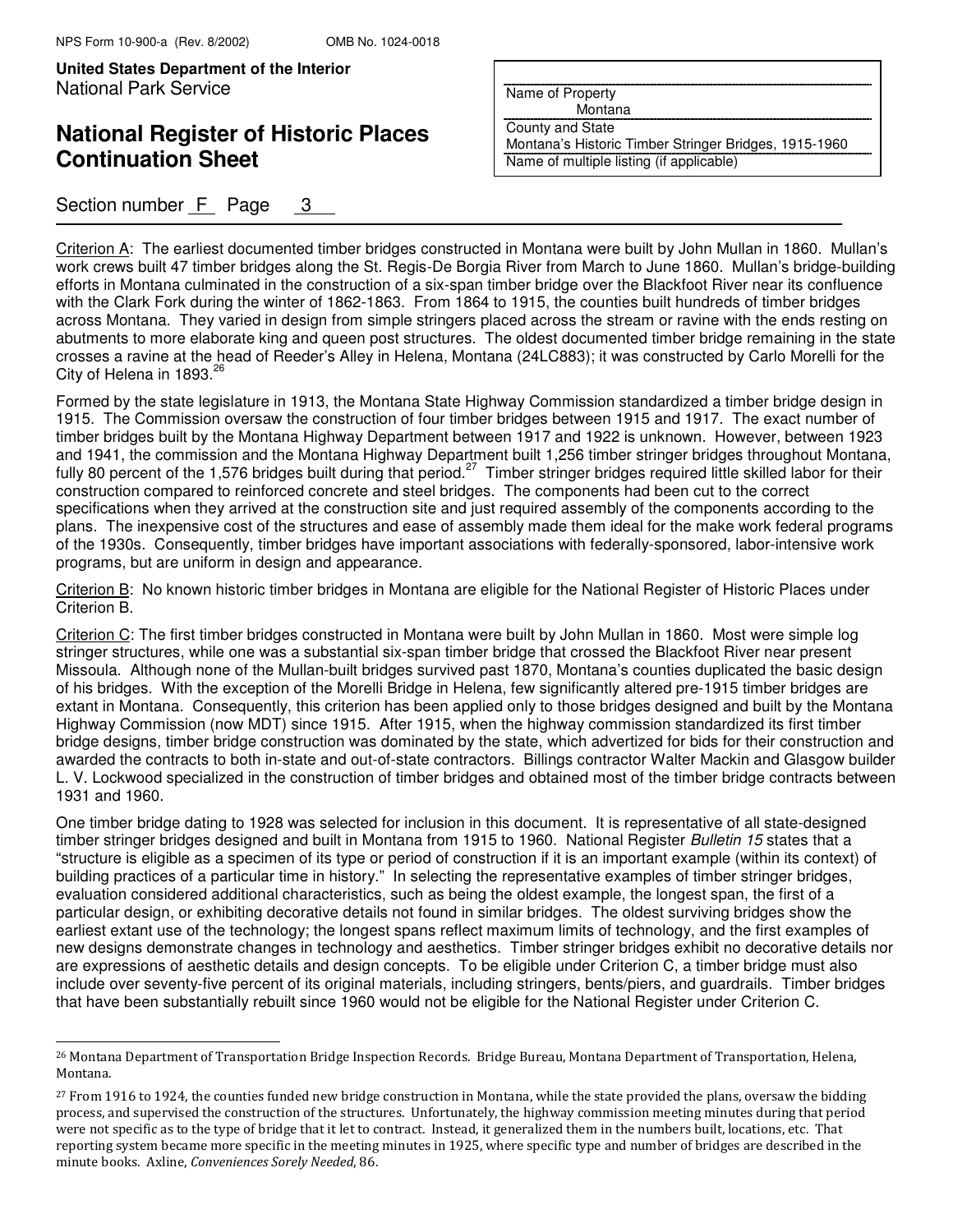# **National Register of Historic Places Continuation Sheet**

## Section number F Page 4

Name of Property

Montana

County and State

Montana's Historic Timber Stringer Bridges, 1915-1960 Name of multiple listing (if applicable)

Criterion D: No known historic timber bridges in Montana are eligible for the National Register of Historic Places under Criterion D.

#### **IV. Registration Requirements**

The period of significance for this property type is from 1893 (the construction date of Montana's oldest known surviving timber bridge) to 1960 (when timber was completely supplanted by steel stringer and prestressed concrete structures). This MPD, however, focuses on timber bridges built between 1915 and 1960 as all exhibit the same design style and structural components. A timber bridge may be eligible for the National Register if it meets one or more of the following criteria.

Criterion A: A timber bridge in Montana may be eligible for the listing in the National Register if it was or is:

#### 1. Built as part of Important Early Transportation Routes.

There are no surviving timber bridges associated with the initial development of the state's road system in the nineteenth century. The remains of timber bridges constructed during this period are occasionally discovered, such as the pier foundations for the Scanlan Toll Bridge (24MA0557) in Madison County.<sup>28</sup> The counties constructed timber bridges to improve their infrastructures especially after the passage of the Enlarged Homestead Act in 1909 vastly increased the state's population, especially in eastern Montana. These early county-built timber bridges are important to our understanding of the 1909-1918 Homestead Boom as they undoubtedly stimulated the growth of the surrounding rural areas on farm-to-market roads.

#### 2. Any Bridge Associated with the Montana Highway Department's Initial Road-Building Program, 1915-1930

In 1915, the Montana State Highway Commission formed a bridge department, hired a bridge designer, and encouraged the state's counties to follow a prescribed process for advertising, bidding, and building timber, steel truss, steel girder, and concrete bridges in the state. The process was designed to provide efficient, cost-effective bridges to the counties by standardizing the procedure and ensuring the counties got what they paid for. The commission's bridge engineers standardized a timber bridge design in 1915. That basic design was utilized by the Montana Highway Department until 1960 when steel stringer and prestressed concrete bridges superseded them. Bridges built under this initial phase immediately following the creation of the state bridge department would be eligible under Criterion A because they are part of a broader program to improve and modernize the state's transportation system.

#### 3. Any Bridge Documented as being Constructed under a Federal Work Relief Program of the Depression Era, 1931 - 1941

During the Great Depression (1931-1941), 1,256 bridges were built under the Hoover Administration's emergency relief programs and during Franklin D. Roosevelt's New Deal. The state process was combined with new federal regulations to maximize labor and provide timber bridges using the most up-to-date bridge technology. The result was the greatest period of road and bridge construction yet seen in Montana (it was surpassed in the 1960s and 1970s by the Interstate Highway program). The highway department built the majority of timber bridges from 1931 to 1935 under both the Hoover Administration's and Franklin Roosevelt's relief programs. Bridges built during this period would be eligible for the National Register under Criterion A for their association with the Great Depression make-work programs in the pre-war years.

#### 4. Timber Bridges Documented as being Constructed on Post-World War II Montana Highways, 1945-1960

The years after World War II and leading to the beginning of the Interstate highway program were among the most active for the Montana Highway Department. Increased federal spending on Federal Aid, urban, and secondary highways increased dramatically as the federal and state government strove to provide a modern transportation infrastructure to serve the needs of rapidly changing traffic demands. The renewed road and bridge-building program was statewide and j.

<sup>&</sup>lt;sup>28</sup> The remains of the Scanlan Toll Bridge consist of piles of rocks in the river bed once enclosed within log crib structures. The cribs no longer exist. The approaches to the bridge still exist, but no remnant of the bridge's superstructure survives. Thus, the existing physical remains at the site reveal virtually nothing about the structure or appearance of the toll bridge.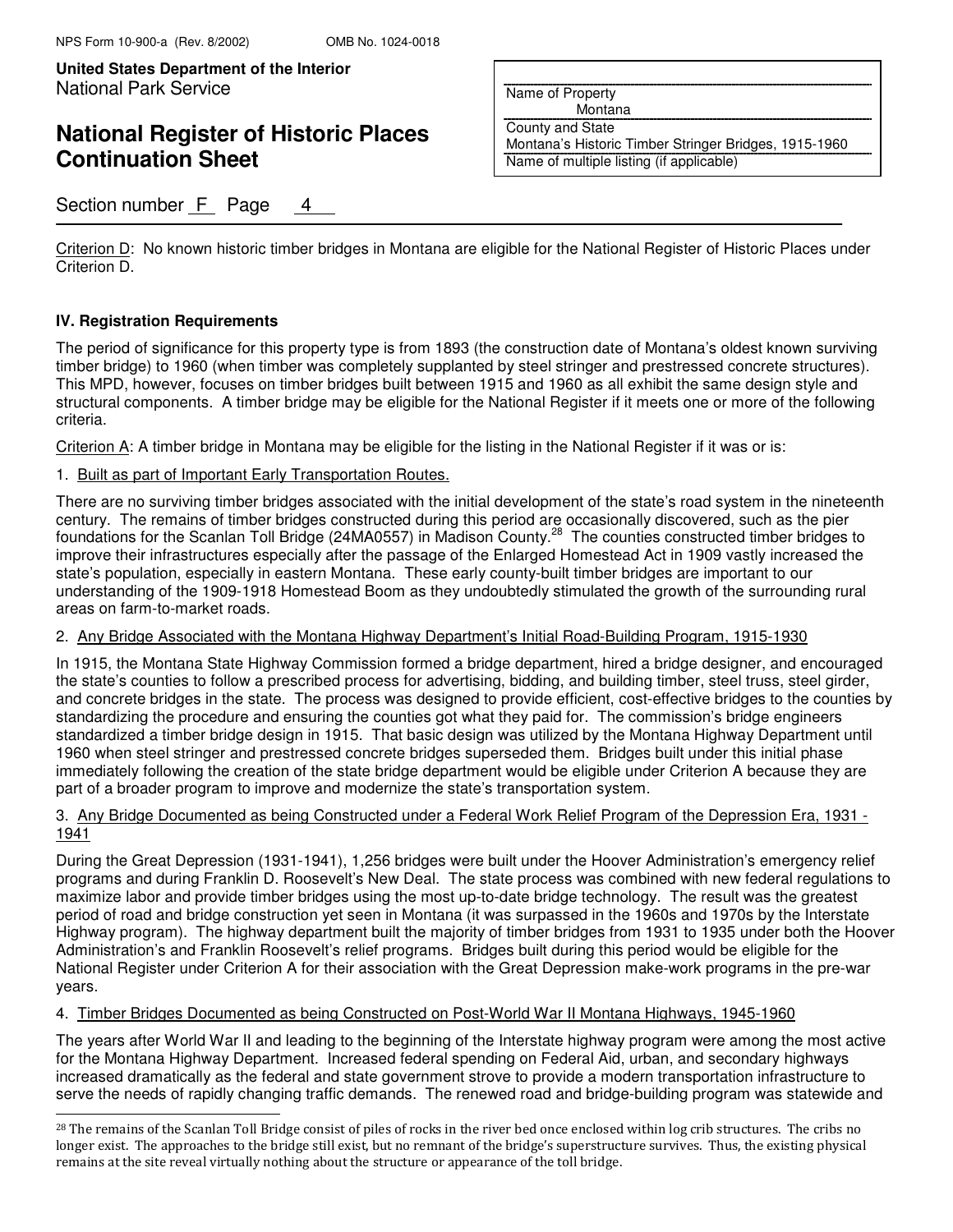## **National Register of Historic Places Continuation Sheet**

Section number  $F$  Page 5

Name of Property

Montana

County and State

Montana's Historic Timber Stringer Bridges, 1915-1960 Name of multiple listing (if applicable)

included the construction of 211 timber bridges between 1945 and 1956. Most of the timber bridges built during this period were located on secondary rural roads. Bridges built during this period would be eligible for the National Register under Criterion A for their association with the post-WWII economic and building boom.

#### **National Register Criterion C: A timber bridge in Montana may be eligible for listing in the National Register under Criterion C if it was or is:**

1. Built from Designs Standardized by the Montana Highway Department, 1915-1960. State highway engineers standardized a timber bridge design in 1915 and subsequently built at least 1,465 bridges utilizing that basic design between 1915 and 1960. The peak years for timber bridge construction on the state's primary and secondary highways was 1928-1935, 1939-1941, and 1947-1940. Except for minor modifications to the decks to accommodate heavier live loads and the introduction of creosote as a preservative in 1927, the basic timber bridge design did not significantly change during that 45 year period. Only by looking at the number of stringers under the deck is it possible to date a timber bridge to an approximate period. Timber bridges built from the standardized design are eligible under Criterion C to the National Register.

2. The Oldest Bridge in a County (prior to 1915). Bridges with documented dates of construction as the oldest in a county or in an area have local significance.

3. The Oldest Bridge of a Type in Montana. The first timber bridge built or of a particular design have local and statewide significance.

4. The Longest Bridge of a Type in Montana. Few timber bridges exhibit long spans, but a few exist displaying multispans that would qualify them under this category and have significance.

5. A bridge where all of the structural components are original to the structure. Like most man-made structures, modifications are made to bridges as the demands placed on them change. Substructures can be altered to handle heavier loads, widened to accommodate heavier traffic demands, additional structural components added, and new guardrails replacing original railings or guardwalls.

#### **V. Integrity**

In addition to the requirement that a bridge must meet one of more of the National Register criteria to be considered eligible for listing in the National Register, it must also retain integrity. The integrity of each bridge is assessed through the following aspects:

Design: For a bridge in this property type to retain integrity of design, the structural members must be substantially in their original condition, although alterations made during the period of significance (through 1960) may be considered part of the bridge's historic fabric. Since railings are such a key visible component of the design of a timber bridge, the original double-coursed railings must be substantially intact, unless the bridge has important engineering features (e.g. it is a rare example of a structural type or it approaches the engineering limits for its type) that impart significance. Reconstructed/replaced in-kind guardrails would also contribute to the design integrity of a timber bridge if those rails displayed the same appearance of the original guardrails.

Materials: A timber bridge retains integrity of materials if the structural materials and railings are original to the construction, replacement materials were installed during the period of historic significance, or modern repairs or replacements are the same type as those used during period of significance.

Workmanship: For timber bridges, workmanship is embodied in evidence of the builder's labor and skill in assembling the components according to the plans provided by the Montana Highway Department. Integrity of workmanship is lost if the original construction evidence is covered with later materials or aesthetic details such as the original railings have been removed or substantially altered unless the railings are reconstructed/replaced in-kind and display the same appearance of the original guardrails.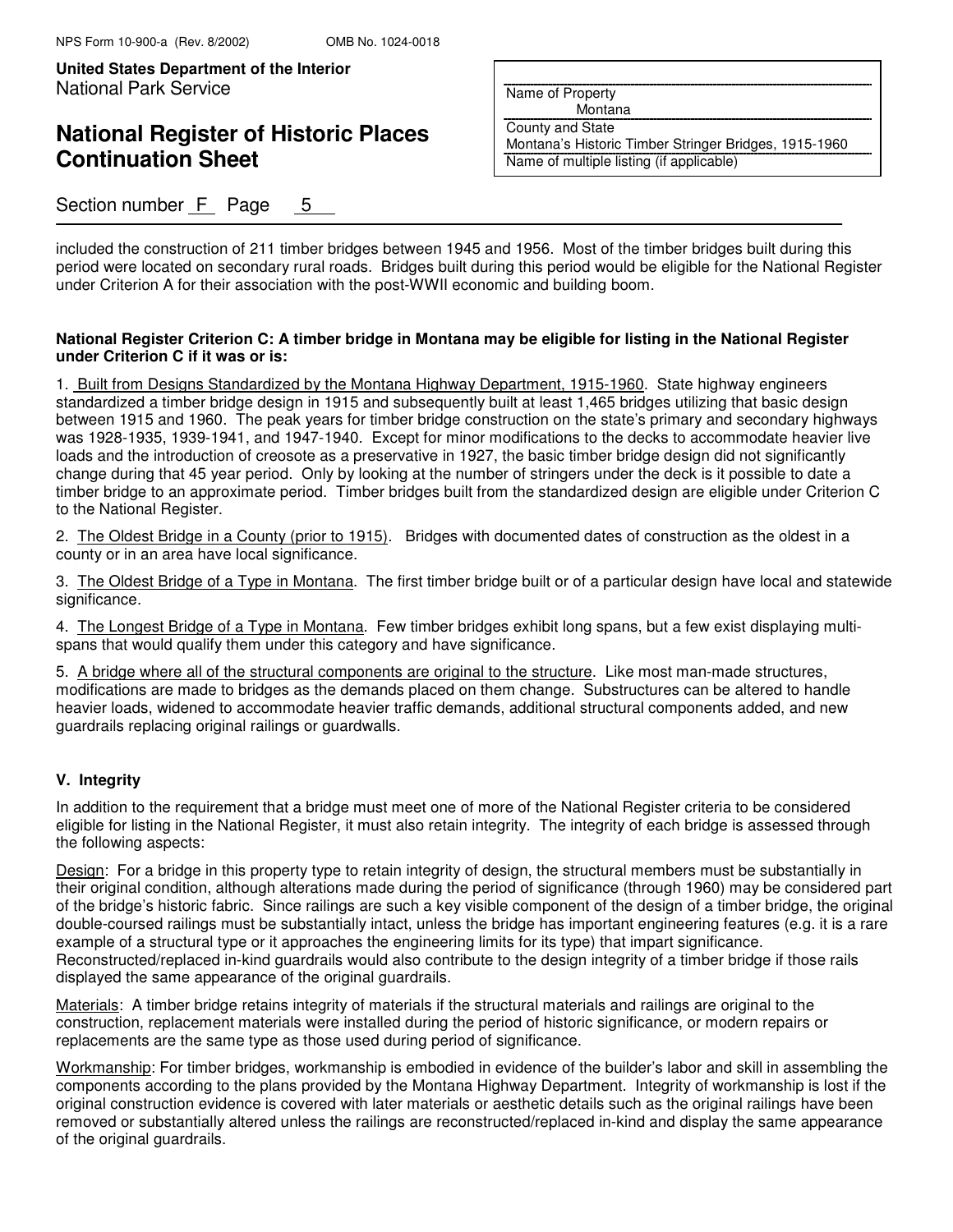## **National Register of Historic Places Continuation Sheet**

Section number  $F$  Page 6

Name of Property

Montana

County and State

Montana's Historic Timber Stringer Bridges, 1915-1960 Name of multiple listing (if applicable)

Setting and Location: No known attempts have been made to move a timber bridge in Montana. The bridge components are treated with creosote and are considered a hazardous waste material by the State of Montana. Consequently, it is highly unlikely that an historic timber bridge will be offered up for adoption and relocated by the Montana Department of Transportation. Bridge components, moreover, are tailored to a specific site and relocation would require substantial alteration to make it fit its new location, thereby altering the integrity of the structure and compromising its setting and location.

Feeling and Association: These two aspects have equal effect on overall integrity of timber bridges. The integrity of design, materials workmanship, location, and setting also has a direct bearing on the integrity of feeling and association. Integrity of feeling and association of a bridge will be lost if modern materials cover the historic materials, or the railings have been removed or substantially altered unless the railings are reconstructed/replaced in-kind and display the same appearance of the original guardrails .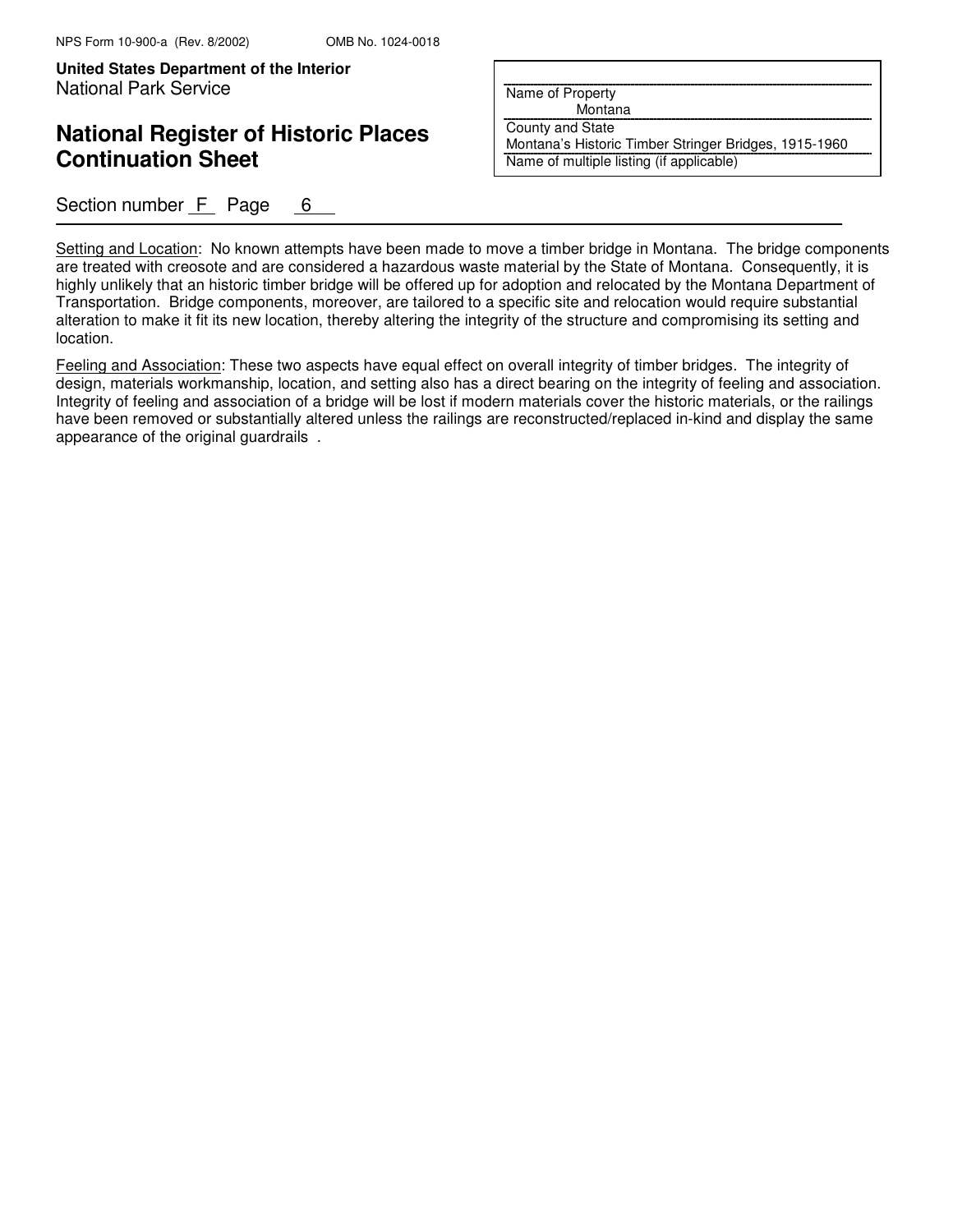**United States Department of the Interior Put Here Interior Put Here is a put Here in Algebra Put Here is a put** National Park Service

# **National Register of Historic Places Continuation Sheet**

Name of Property Montana

County and State Montana's Historic Timber Stringer Bridges, 1915-1960 Name of multiple listing (if applicable)

Section number G & H Page 1

### **G. GEOGRAPHICAL DATA**

This nomination applies to properties located within the present boundaries of the State of Montana.

### **H. SUMMARY OF IDENTIFICATION AND EVALUATION METHODS**

This Multiple Properties Nomination is a product of four distinct research and field survey projects: the original statewide historic bridge inventory in 1979-1980, a statewide field inventory and context development for Montana's timber stringer highway bridges conducted by the Montana Department of Transportation in 1986 with a report prepared in 1991. Two published works, Historic Bridges in Montana (Quivik 1982) and Conveniences Sorely Needed: Montana's Historic Highway Bridges, 1860-1956 (Axline 2005) have also been produced that deal with Montana's timber stringer bridges. The field surveys and historic context (2000) culminated in the preparation of this document and one individual National Register nomination that accompanies it. Each of the phases is discussed below.

One timber stringer bridge has previously been listed in the National Register in Montana. The Morelli Bridge (24LC0583) was listed as a contributing component of the Helena Historic District (NR reference # 72000737) in 1972.

#### 1. Field surveys and context development (1979-1980 and 2000)

Montana conducted one of the first state-sponsored historic bridge inventories in the United States beginning in 1979. In addition to recording steel truss, reinforced concrete, and steel girder bridges, the survey also included railroad bridges not under county or state jurisdiction. The field survey along with the background research provided the basis for additional historic bridge surveys conducted by the Montana Department of Transportation (MDT) in 1986 (treated timber bridges), 1999 (reinforced concrete bridges), and 2000 (truss bridges built between 1935 and 1946). Renewable Technologies, Inc. (RTI) of Butte, Montana conducted the 1979-1980 inventory, under contract to the MDT. Frederic Quivik and Gray Fitzsimons conducted the survey; Jet Lowe provided photographs of the bridges. The intensive field survey inventoried 477 historic highway and railroad bridges in the state, and also completed substantial primary and secondary research related to the history of Montana's bridges. That survey provided the basis for subsequent historic bridge surveys conducted in Montana. Primary research included construction files and plans at the MDT for on-system bridges. For off-system structures, RTI conducted research in city halls and county courthouses, specifically in the county commissioner and city council meeting minutes and road books. Secondary research included county histories, J.A.L. Waddell's Bridge Engineering (John Wiley & Sons 1916) and Milo Ketchum's The Design of Highway Bridges (McGraw-Hill 1912). In addition, to those sources, some bridges display dedication plates that provide the date of construction and the name of the contractor.

The MDT also initiated a bridge inspection program in 1979. The inspections included both on-system bridges administered by the MDT and off-system bridges under the jurisdiction of cities and counties. Because of this inspection program, the MDT was able to provide RTI with a list of bridges built before 1930 and their locations. The resulting field survey conducted by RTI included only those structures inspected by the MDT. In 1982, the MDT and the National Park Service published Quivik's Historic Bridges in Montana, a seminal work among the first publications in the United States to address historic bridges. The book provided the basis for additional Montana bridge surveys and for this document. It was not until 1985, however, that the MDT submitted a Determination of National Register Eligibility for historic bridges to the Montana State Historic Preservation Office (SHPO). The SHPO concurred in the determination that 77 bridges were eligible for the National Register. The criteria outlined in Section "F" above provided the basis for that first determination of eligibility for historic bridges in 1985.

RTI's historic bridge survey and the 1985 determinations of eligibility provided the basis for the MDT's management of historic bridges for the next twelve years. In 1989, the Montana SHPO, Federal Highway Administration (FHWA), Advisory Council on Historic Preservation (ACHP), and the MDT implemented a programmatic agreement (PA) concerning historic roads and bridges. The PA, the first of its kind in the United States, abrogated the MDT's requirement to further inventory historic roads and bridges within the state. Instead, it required the department to complete narrative and technical histories of road and bridge development in the state. Consequently, the MDT produced Roads to Romance: The Origins and Development of the Road and Trail System in Montana (Wyss 1992) and Monuments Above the Water: Montana's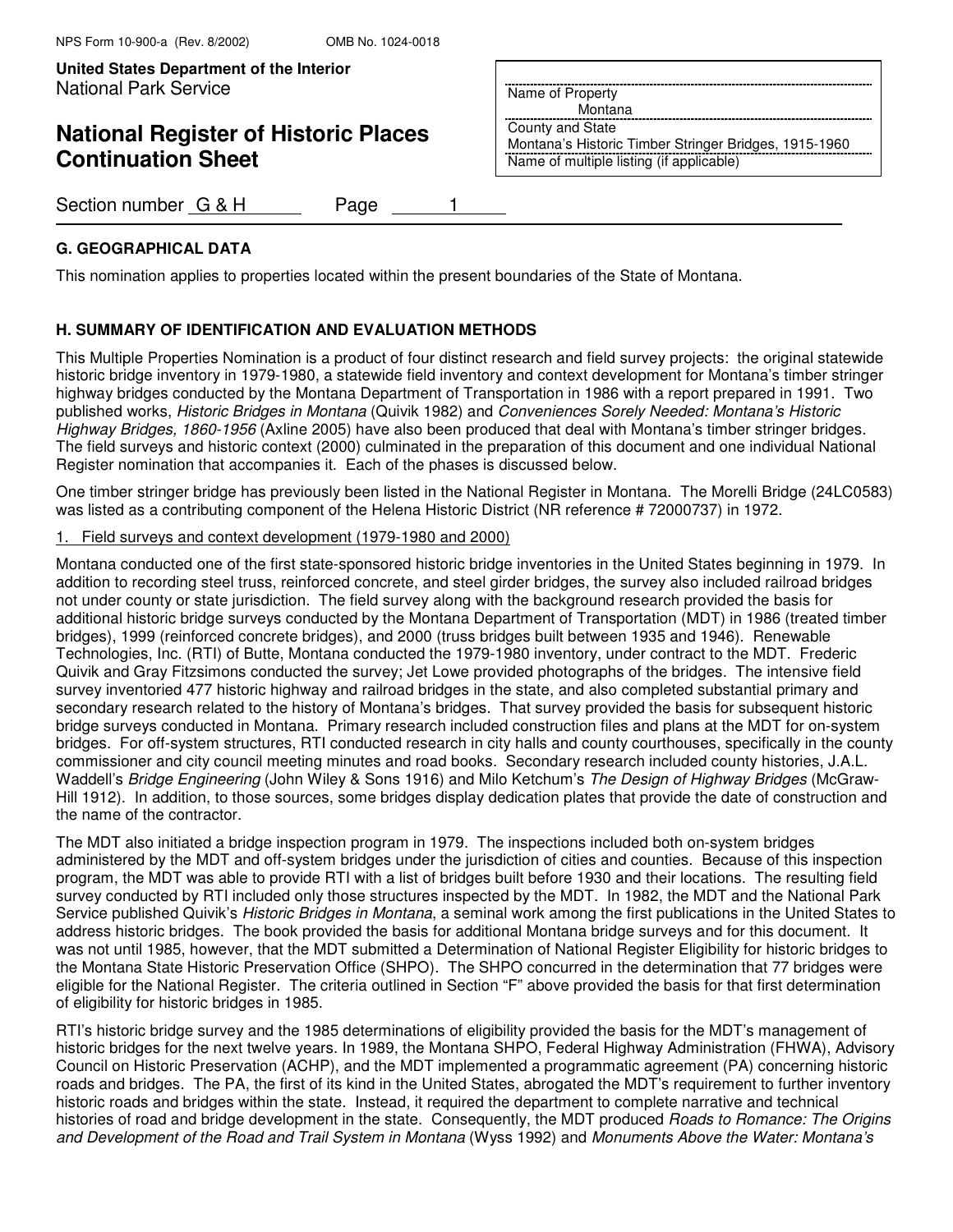# **National Register of Historic Places Continuation Sheet**

## Section number G & H Page 2

Historic Highway Bridges (Axline 1993). The agreement also specified that the MDT develop educational programs and an Adopt-A-Bridge Program. The PA remained in effect until supplanted by expanded agreements in 1997 and 2007.

### 2. 1986 Timber Bridge Inventory

In 1986, Fred Quivik and GCM Services, under contract to the MDT, researched the inspection files of 908 on- and offsystem timber bridges built in Montana between 1893 and 1951. Quivik and GCM evaluated each bridge based on the criteria used for the 1979-1980 historic bridge inventory. The evaluation was based on Criterion C standards. Based on that, they pared the number of potentially National Register of Historic Places-eligible timber bridges to 102 that appeared to be relatively intact. After field investigations of each structure, Quivik and GCM Services reduced the number of bridges potentially eligible to 28 structures. The MDT submitted GCM Services' report to the Montana SHPO in August 1986. SHPO concurred in the Determination of Eligibility for those 28 timber bridges on 19 January 1987 on the condition that the MDT provide additional documentation on four of the bridges included on the list: the Cottonwood Creek Bridge (24CR0643) in Custer County, the Dodson South Canal (24PH2666) in Phillips County, a stockpass in Ravalli County (24RA0092), and the Buckingham Coulee Bridge (24TE0044) in Treasure County. That documentation was submitted and accepted by SHPO in 1991. $^{29}$ 

#### 3. 2007 Programmatic Agreement and publication of Conveniences Sorely Needed: Montana's Historic Highway Bridges, 1860-1956.

In 2007, the Montana SHPO, FHWA, ACHP, and the MDT implemented a new PA that better addressed the management of the state's historic bridges. The document contains provisions for the development of an historic bridge database, the implementation of an historic bridge rehabilitation program, and the development of Multiple Properties Documents for timber, steel truss, reinforced concrete, and steel stringer and girder structures. The Adopt-A-Bridge Program was carried forward in the 2007 PA. Prior to 2007, however, the MDT amended the 1997 PA to better handle historic bridges that could not feasibly be relocated under the Adopt-A-Bridge Program. These included reinforced concrete and substantial steel stringer and steel girder structures. The amendment stipulated that the MDT and Montana Historical Society cooperate in the production and publication of a book on Montana's historic highway bridges. The book built on the groundwork laid by RTI and Frederic Quivik and included additional research in both primary and secondary sources by the author, Jon Axline. The book, Conveniences Sorely Needed: Montana's Historic Highway Bridges, 1860-1956, provides an historic context for Montana bridges built between 1860 and 1956 including timber bridges. The Montana Historical Society Press published the book in 2005.

### 4. National Register of Historic Places nominations (2008)

j.

Stipulation 4(C) of the 2007 Programmatic Agreement states that the MDT will "develop National Register Multiple Property Documents (MPD's) for steel truss, reinforced concrete, steel stringer, girder, and timber bridges in Montana." To complete that stipulation, the MDT re-evaluated the 28 timber bridges determined National Register-eligible in 1986 and those inventoried and evaluated by the MDT constructed between 1951 and 1960. The re-evaluation revealed that nineteen of the bridges have been replaced, four display alteration by the removal of their top guardrails (thereby eliminating the distinctive double rails characteristic of historic timber bridges), and three have been programmed for replacement within the next five years (all had their top rails removed in the 1980s). The Morelli Bridge (24LC0883) in Lewis and Clark County and the Cottonwood Creek Bridge (24CRFA0213) in Fallon County remain intact; the latter included as a National Register nomination with this Multiple Properties Document. One other timber bridge, the Little Boulder River Bridge (24JF0813) in Jefferson County has been determined National Register eligible since 1986. The Little Boulder River Bridge, however, has been programmed for replacement. The Morelli Bridge is located within the boundaries of the Helena Historic District and the Cottonwood Creek Bridge is located Secondary Highway 320.<sup>30</sup>

Name of Property

Montana

County and State Montana's Historic Timber Stringer Bridges, 1915-1960 Name of multiple listing (if applicable)

<sup>&</sup>lt;sup>29</sup> The Buckingham Coulee Bridge and stockpass in Ravalli County have since been replaced. Research later revealed that the Dodson South Canal Bridge was significantly modified in the 1950s and would not have met the eligibility standards established by the MDT in 1986. The bridge, however, has also been replaced.

<sup>30</sup> Five timber stockpasses have also been identified on old US Highway 91 (24LC2112) in Lewis and Clark County. All were constructed in 1932 and all retain their distinctive double-rail guardrails.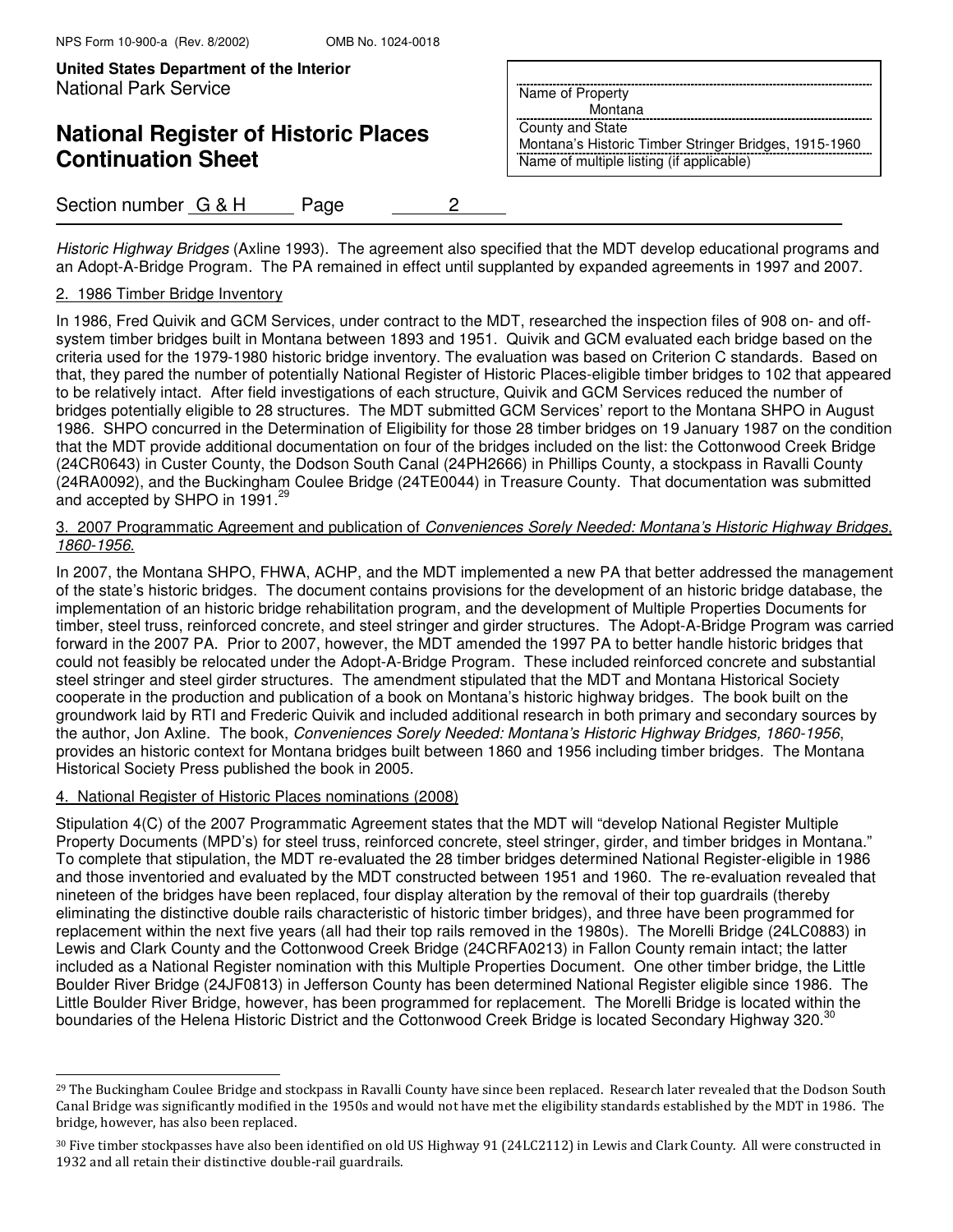**United States Department of the Interior Put Here**  $\sim$  **Put Here**  $\sim$  **Put Here**  $\sim$  **Put Here**  $\sim$  **Put Here**  $\sim$  **Put Here**  $\sim$  **Put Here**  $\sim$  **Put Here**  $\sim$  **Put Here**  $\sim$  **Put Here**  $\sim$  **Put Here**  $\sim$  **Put Here**  $\sim$  **Put Here \sim** National Park Service

# **National Register of Historic Places Continuation Sheet**

Name of Property

Montana

County and State Montana's Historic Timber Stringer Bridges, 1915-1960 Name of multiple listing (if applicable)

Section number G & H Page 3

Using the 1979-1980 research materials, supplemented by additional research done between 1986 and 2008, MDT Historian Jon Axline prepared this Multiple Properties form and the individual nomination form.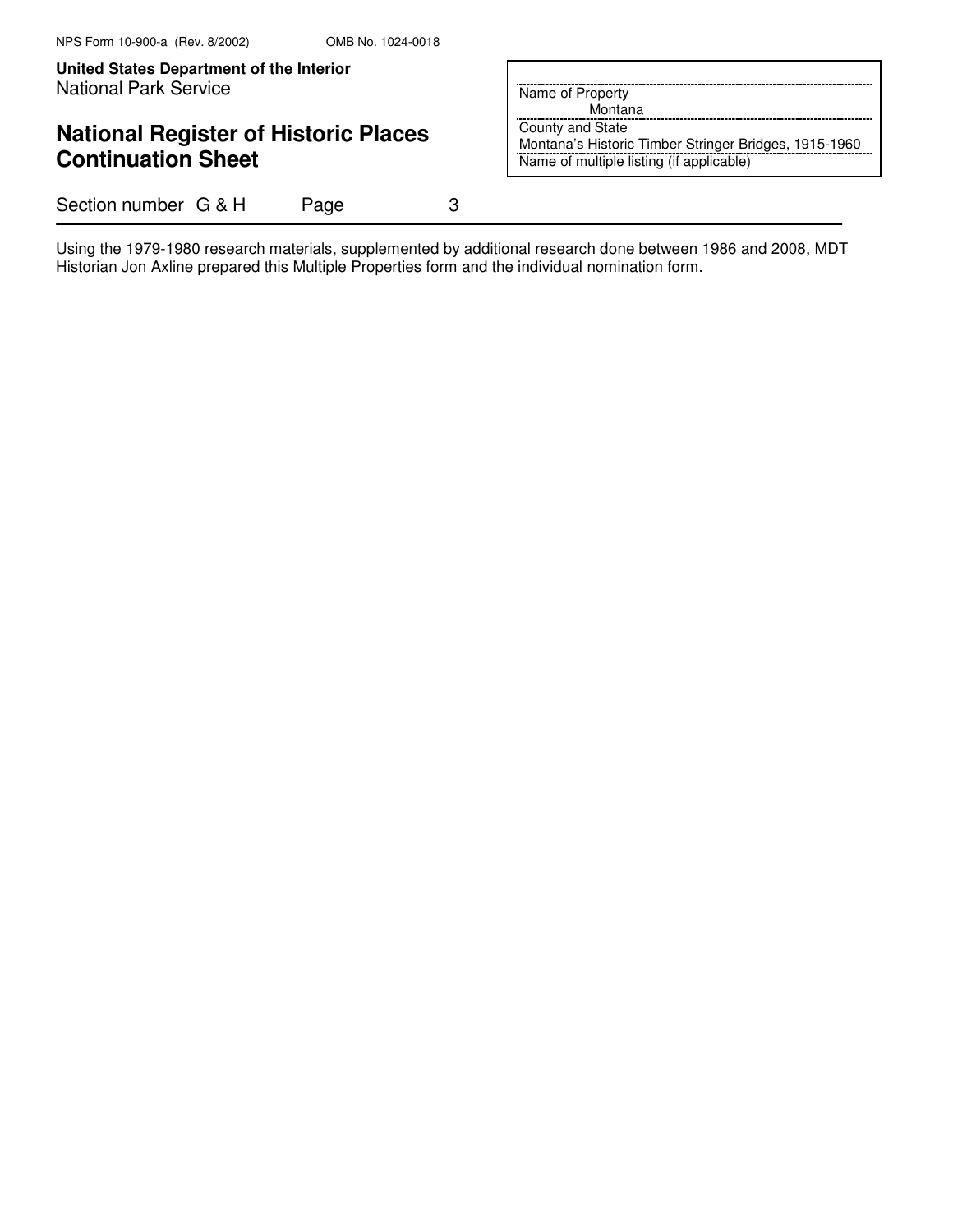# **National Register of Historic Places Continuation Sheet**

Name of Property

Montana

County and State Montana's Historic Timber Stringer Bridges, 1915-1960 Name of multiple listing (if applicable)

Section number 1 Page 1

#### **Major Bibliographic References**

- American Association of State Highway Officials. Standard Specifications for Highway Bridges. Seven volumes (Washington DC: AASHO, 1921-1957).
- Armstrong, Ellis L. History of Public Works in the United States. (Chicago: American Public Works Association, 1976).
- Automotive Safety Foundation. Moving Ahead on Montana's Highways: An Engineering Study of Road and State Needs. (Helena: State Highway Commission, 1956).
- Axline, Jon. Conveniences Sorely Needed: Montana's Historic Highway Bridges, 1860-1956. (Helena: Montana Historical Society, 2005).
- Birney, Hoffman. Roads to Roam. (Philadelphia: Penn Publishing, 1930).
- Borth, Christy. Mankind on the Move: The Story of Highways. (Washington DC: Automotive Safety Foundation, 1969).
- Cheney, Roberta Carkeek. Names on the Face of Montana: The Story of Montana's Place Names. (Missoula: Mountain Press, 1990).
- Condit, Carl W. American Building. Second Ed (Chicago: University of Chicago: 1982).

"Did You Know That . . . ." The Center Line. 3:7 (July, 1940).

- Eckel, C. L. "The Development of Simple Types of Bridge Structures in the United States." The Colorado Engineer, 25 (November, 1928).
- Federal Highway Administration. America's Highways, 1776-1976: A History of the Federal-Aid Program. (Washington DC: Government Printing Office, 1976).
- Gies, Joseph. Bridges and Men. (New York: Doubleday, 1963).
- Hall, William L. Financing Modern Highways for Montana. (Helena: Montana Fact Finding Committee on Highways, Streets, and Bridges, 1956).
- Hopkins, H. J. A Span of Bridges. (New York: Praeger Publishers, 1970).
- Ingram, Patricia M. Historic Transportation Routes Through Southwestern Montana. Unpublished manuscript. Bureau of Land Management, 1976.
- Jacobs, David and Anthony E. Neville. Bridges, Canals and Tunnels: The Engineering Conquest of America. (Washington DC: American Heritage Publishing, 1968).
- Ketchum, Milo S. The Design of Highway Bridges of Steel, Timber, and Concrete. (New York: McGraw-Hill, 1920).
- Lang, Theodore E. "Bringing Montana Out of the Mud: The Early Years of John Morrison, SR." Montana The Magazine of Western History 44:4 (Autumn, 1994).
- Lewis, Tom. Divided Highway: Building the Interstate Highways, Transforming American Life. (New York: Viking Press, 1997).
- Malone, Michael P. Richard B. Roeder, and William L. Lang. Montana: A History of Two Centuries. Rev. Ed. (Seattle: University of Washington, 1991).
- Meeks, Harold A. On The Road to Yellowstone: The Yellowstone Trail and American Highways, 1900-1930. (Missoula: Pictorial Histories, 2000).
- Metlen, George R. Report of the Montana State Highway Commission for the Years 1915 –1916. (Helena: State Highway Commission, 1916).
- Montana Good Roads Congress. Minutes of the Proceedings of the Montana Good Roads Convention Held at Billings, Montana, June  $16^{th}$ ,  $17^{th}$ ,  $18^{th}$ , 1910. (Helena: Montana Lookout, 1910).